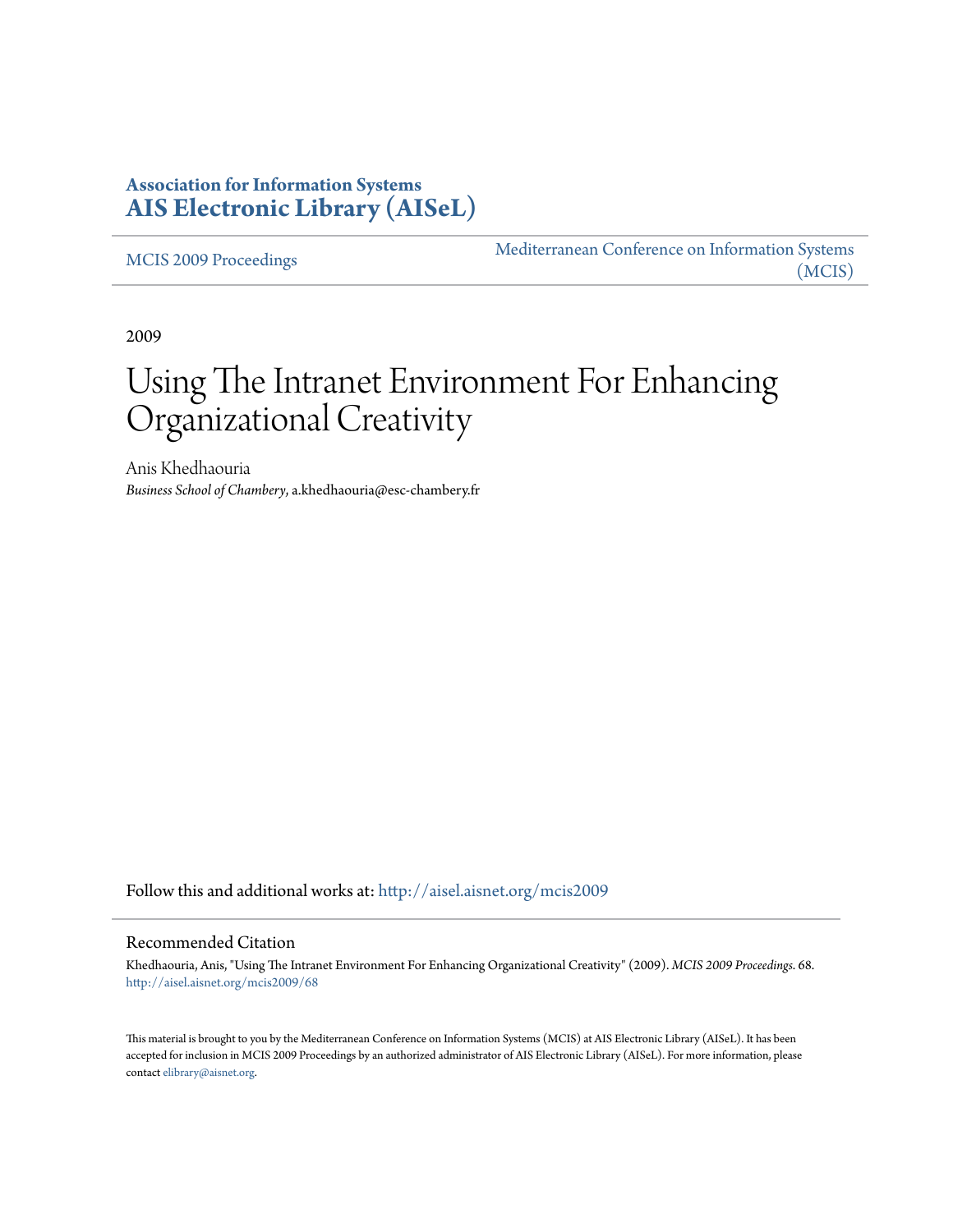# **USING THE INTRANET ENVIRONMENT FOR ENHANCING ORGANIZATIONAL CREATIVITY**

Khedhaouria, Anis, Business School of Chambery, Savoie Technolac, 12 Avenue Lac d'Annecy, 73381 Le Bourget du Lac CEDEX, France, [a.khedhaouria@esc-chambery.fr](mailto:a.khedhaouria@esc-chambery.fr)

# Abstract

The use of intranet has become crucial to support managerial practices increasing organizational creativity. However, it can also generate "creaticidal" effects by reproducing practices hampering creative processes. Based on an in-depth case study at Schneider-Electric (France), this article studies the effects of the intranet usage on creativity within the four departments of the company. The intention of management is to encourage the innovation by stimulating the collaborators' creativity through the intranet use throughout the departments. Although the intranet is impelled with similar intention, the results reveal that its use has reproduced the already existing managerial practices in departments. The study reveals the importance of reconsidering managerial practices so that the use of intranet that emerges in the human interaction, does not contribute to the "creaticidal" practices in organizational context.

*Keywords: Intranet, Organizational Creativity, Managerial Practices, Structuration*

### **1 INTRODUCTION**

Creativity is commonly considered as a potential source of innovation which a company ought to be permanently developing. It is fundamentally a cognitive process of idea generation, while innovation corresponds to the social process by which the created ideas are accepted and implemented into an organization thus conducting to a social, economic or cultural change (Amabile, 1988). Because innovation presumes creativity, the capacity of management to stimulate collaborators' ideas is a necessary factor of the success or the failure of organizations (Williamson, 2001). Among methods which can improve the creative potential of individuals, researchers distinguish methods modifying the individuals' thinking manner from those providing a work environment favourable to the development of new ideas (Plucker and Runco, 1999). The first methods seek to improve this potential by techniques aiming at stimulating ideation such as the brainstorming<sup>46</sup> (Osborn, 1953), the synectics<sup>47</sup> (Gordon, 1961) or the lateral thinking<sup>48</sup> (De Bono, 1970). These techniques relate to the cognitive approaches of creativity making it possible to understand the nature of the creative thinking. Nevertheless, these approaches are the subject of many critics because they don't demonstrate their efficiency in various types of work environment (Sternberg & Lubart, 1999; Nickerson, 1999). The second methods which can improve the creative potential of individuals, relate to the interactionist approaches supporting the role of the organizational context in the development of creativity (Woodman and Schoenfeldt, 1989; Woodman et al., 1993; Gundry et al., 1994; Amabile et al., 1996). According to these approaches, the management can influence the creative processes by managerial practices relating to the degree of work autonomy, the communication openness, the decentralization of decision-making and the group cohesiveness.

<sup>&</sup>lt;sup>46</sup> The brainstorming is based on the premise that quantity of ideas breeds quality that production of many different ideas increases the likelihood of coming up with a high-quality idea.

<sup>&</sup>lt;sup>47</sup> The synectics means the joining together of seemingly unrelated elements using metaphors. This approach argues that, by using the similarity between apparently dissimilar objects, individuals will be able to look at objects differently.

<sup>&</sup>lt;sup>48</sup> The lateral thinking approach consists of rejecting pre-formed ideas by making association between them or with others, and advancing by successive iterations and jumps rather than following a linear reasoning.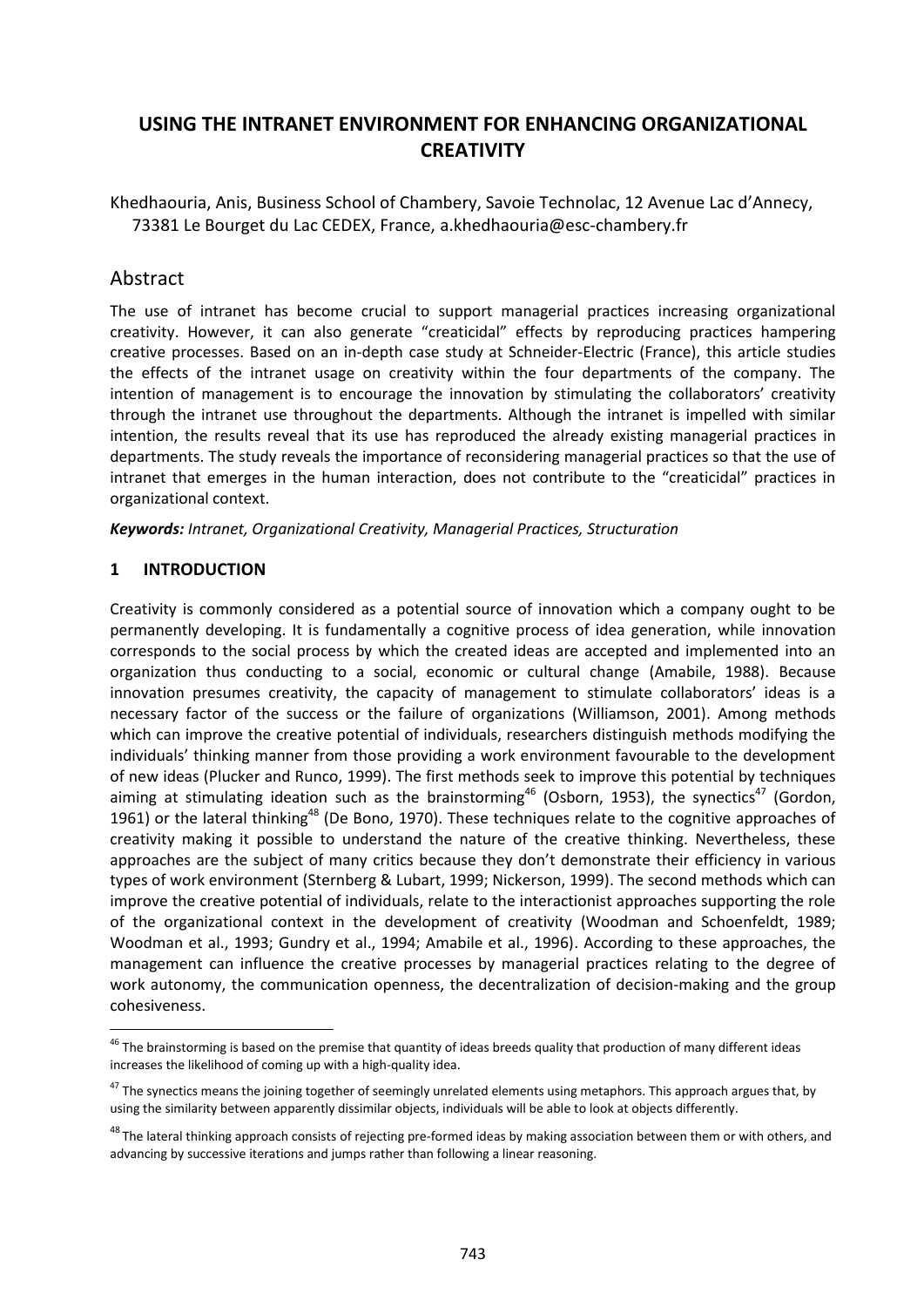Among emergent technologies susceptible to support such managerial practices, intranet has also become crucial in large organizations (Curry and Stancich, 2000). Using intranet allows useful information to be easily reached and knowledge to be shared, which encourage users to act autonomously (Scott, 1998). Furthermore, intranet use helps to blur the boundaries between formal and informal communication by offering an open lateral communication (Badwen, 1986), thereby improving decision-making in organizations, as any collaborator can share his or her experiences (Sridhar, 1998). In this case, intranet use is faithful to "the spirit of the technology" (DeSanctis and Poole, 1994). Nevertheless, the usage of intranet can also generates "creaticidal" effects by reinforcing the power centralization (Bloomfield & Coombs, 1992 ), the excessive formalization of processes (Ciborra and Lanzara, 1994), the behaviour surveillance in workplace (Wood, 1998), thereby hampering the creative processes within an organization. Thus, it is important to clarify this ambiguous relationship between creativity and the use of intranet in managerial practices within an organization.

This article analyses the effects of the use of intranet on creativity in four departments of the same organization, Schneider Electric (France). It emphasizes that the ambiguity of intranet usage, which amplifies the creative processes in certain departments while it slows them down in others, can be explained by the appropriation processes which emerge from managerial practices specific to each department.

After clarifying the effects of the intranet usage on organizational creativity according to the literature, this paper justifies the methodological research used in the case study carried out at Schneider-Electric (France), and specifies the principle results before discussing them according to the theoretical findings.

# **2 ORGANIZATIONAL CREATIVITY AND INTRANET USE IN MANAGERIAL PRACTICES**

We present in this section the concept of organizational creativity and managerial practices supposed to stimulate it, before analysing the effects of the intranet use on creative process.

### **2.1 Organizational creativity in the interactionist perspective**

The concept of organizational creativity comes from an interactionist theory of creative behavior showing that a creative outcome emerges in the interactions among the person, the creative process, and the creative product occur within an organizational context (Woodman and Schoenfeldt, 1989) (see figure 1):



*Figure 44 Organizational creativity according to the interactionist theory (woodman et al., 1993)*

The essential assumption of the interactionist theories is that in a given organizational context, all individuals with normal abilities are capable of producing ideas with a certain degree of originality, and that management is likely to influence creative performance. Thus, management can positively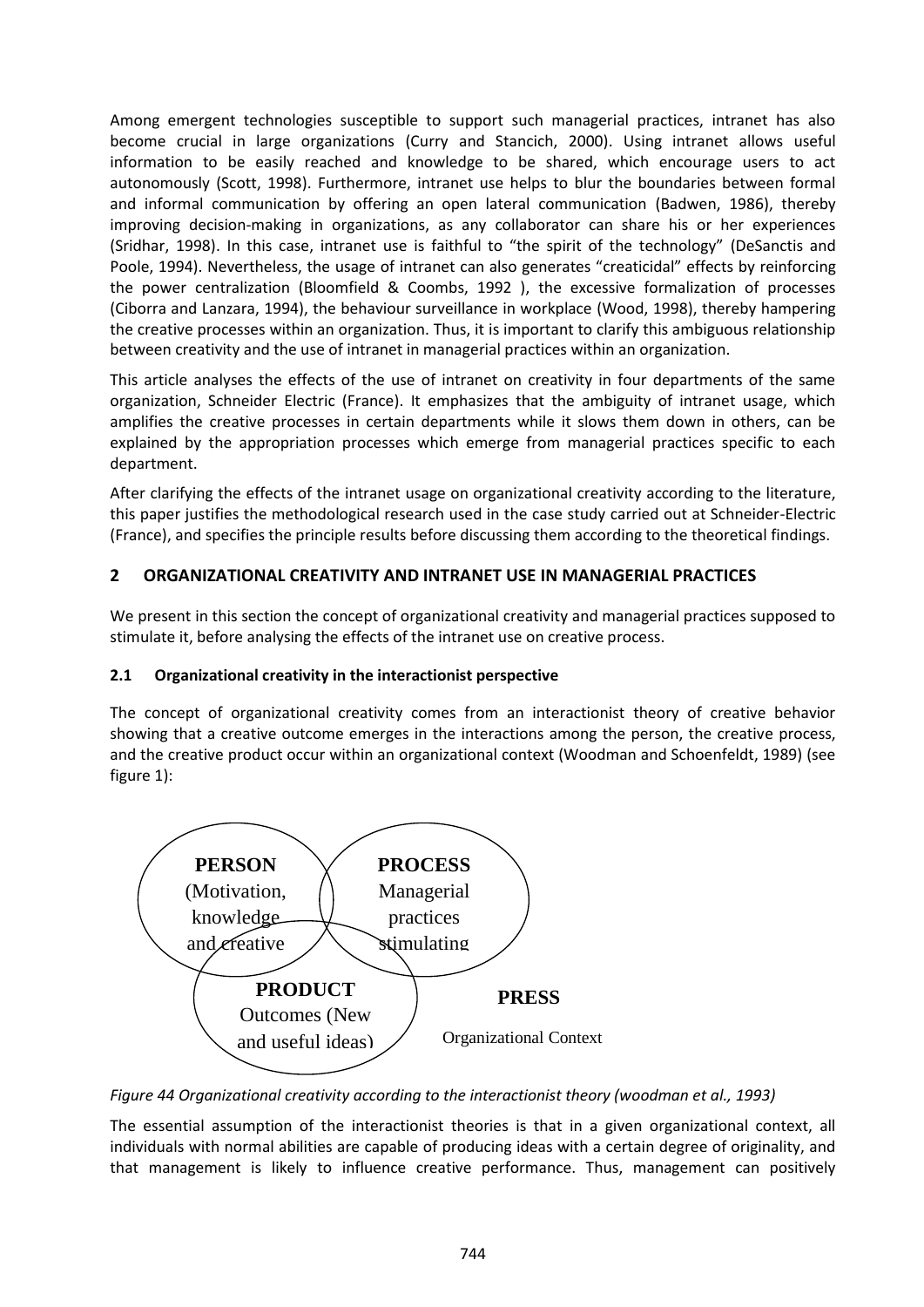influence the intensity and the frequency of creativeness by stimulating motivation, as well as encouraging knowledge-sharing, and developing the creative skills of employees (Gundry et al., 1994; Amabile et al., 1996), but it also hinders them by bad practices (Amabile, 1998). According to the interactionist perspective, the organizational creativity is at the same time an emerging product of the human interactions, and the process by which managerial practices stimulate the development of ideas (Woodman et al., 1993). These practices concerns actions and habits which are developed by management and that are expressed through its decisions and its culture (Delbecq and Mills, 1985). Among practices susceptible to stimulate ideas in creative processes, the literature distinguishes:

• Communication openness

Is a well-recognized practice in stimulating ideas and in collective learning (Monge et al., 1992). Thus cross-functional communication, by means of internal communication or cross-functional teams, enables people to become involved in all parts of the organization and makes creativity useful to everyone. However, if corporate communication channels are implemented to promote formal vertical information-sharing only, people in different parts of the organization will never interact, hence preventing knowledge-sharing and decreasing organizational creativity potential. The aim of establishing an effective system of communication is to ensure that a systematic channel examines as many ideas as possible and that waste is reduced.

Work autonomy

Several researchers have emphasized the potentially important role of autonomy in developing creative performance (Bailyn, 1985). Autonomy within processes fosters creativity because it gives people freedom in how they approach their work, heightens their intrinsic motivation, and increases the sense of challenge (Amabile, 1997). Therefore, creativity is fostered when individuals and teams have relatively high autonomy when carrying out their work, and a sense of ownership and control over their own ideas (Zhou, 1998). In contrast, an organizational context in which individuals are subject to a systematic monitoring of their behaviors impedes their creativity (Shalley, 1995). Because individuals are likely to perceive each of these practices as controlling, this may lead to a decrease in their intrinsic motivation that is necessary for creativeness.

Decentralization of decision-making

Decentralization is more likely to encourage creativity (Carter and Cullen, 1984). This also facilitates information exchanges and interaction among individuals, leading to the generation of meaningful information and interpretations. Furthermore, decentralization improves the quality of decision-making through a better adaptation to the context, and favours the motivation of personnel by increasing interpersonnel and inter-department stimulation. In contrast, high levels of centralization can lead to conflicting perspectives and can hinder the development and implementation of new ideas. Furthermore, centralization tends to individualize work by limiting interaction and information exchanges between members within the same team, and by increasing formalization, thereby restricting the development of creativity (Hlavacek and Thompson, 1973).

• Group cohesiveness

Also known as cohesion represents another important characteristic of the creativity in working groups. Cohesion refers to the desire of all the members to work together and to adhere to group objectives (Leana, 1985). It is dependent on the compatibility of the group objective with the individual objectives of group members. If these objectives are compatible, the cohesion will be stronger as its members may find it beneficial to work together and individually accept the group objectives (Kramer et al., 2001). Good cohesion tends to create a climate of trust, encouraging the generation of new and useful ideas (Paulus et al., 2001). In contrast, weak cohesion can be seen in isolationist behavior and attitudes (Amabile et al., 1996). In fact, certain group members distance themselves from others and refuse any form of interaction therefore impeding their own creativity like that of the group.

We have so far identified and described the managerial practices which are supposed to stimulate organizational creativity. The question which arises is to know, how the usage of intranet can favours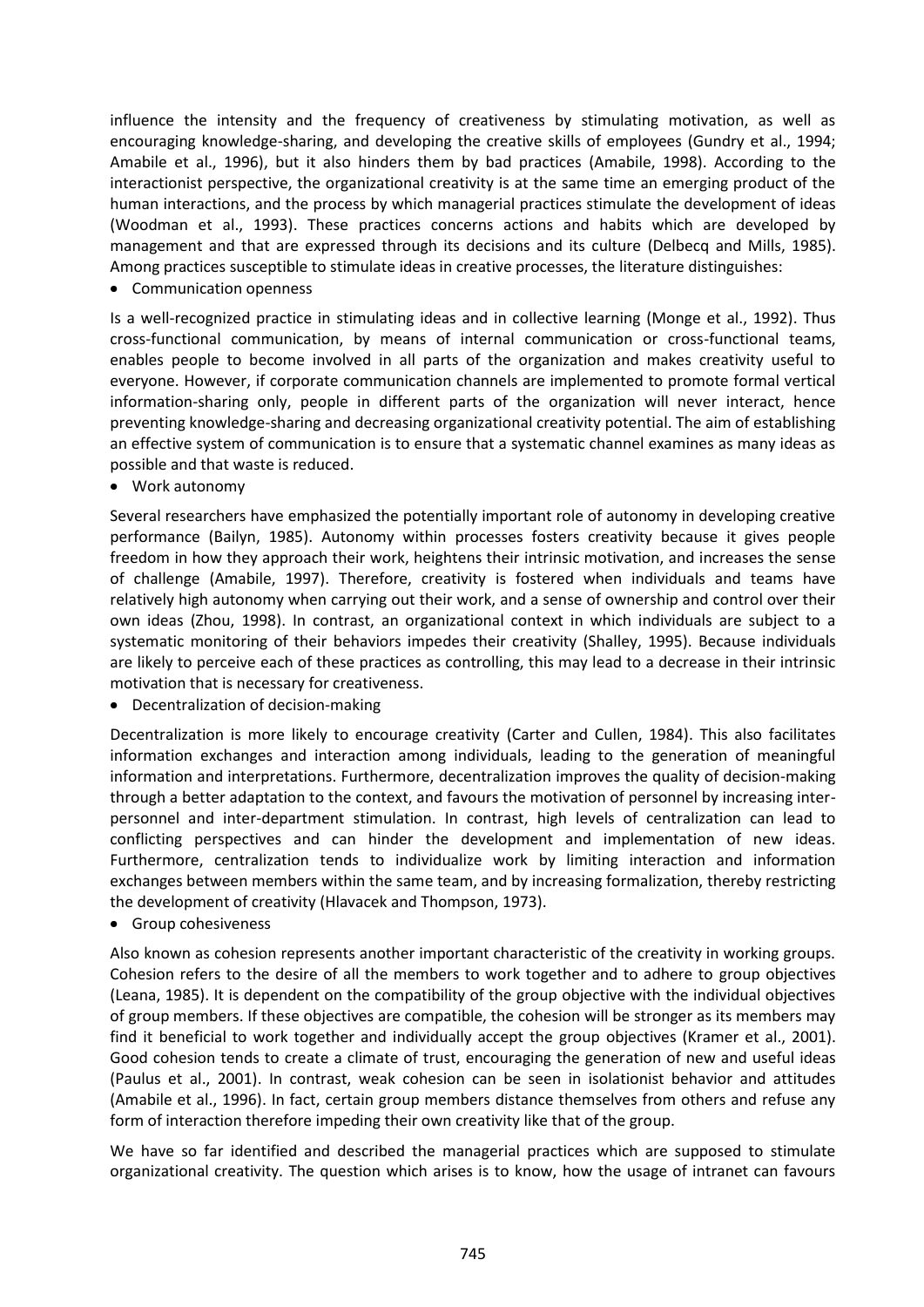these practices or on the contrary, impedes them. The adaptive structuration theory is a useful guide for bringing replies to this interrogation (DeSanctis and Poole, 1994; Nagasundaram and Bostrom, 1994).

# **2.2 The intranet use: amplifying or slowing down organizational creativity?**

Intranet is an application of Internet technology within an organization for the purpose of information dissemination, knowledge-sharing, communication, integration and collaboration (Duane and Finnegan, 2003). It is a private computer network in which only authorized users have access. Its functionalities can be used for diverse applications such as individual communication (electronic mail and electronic agendas), group communication (collaborative spaces, electronic meetings, sharing-knowledge systems) and mass communication (Web server) (Curry and Stancich, 2000). If the use of intranet faithfully to the "spirit of the technology" (DeSanctis and Poole, 1994), can contribute to the organizational flexibility by facilitating exchanges and information-sharing, it can nevertheless exacerbate rigidity thereby encouraging conformist behaviors unfavorable to the creativeness (Ciborra and Lanzara, 1994). This ambiguity can be explain by the "duality" of structures (Orlikowski, 1992) whereby there is an interplay between the types of structures that are inherent to the technologies and the structures that emerge in human action as people interact with these technologies. The duality can explain how people appropriate structures embedded in technologies and adapt them to their particular work practices, or they resist them or fail to use them at all. The duality makes possible contradictory effects of the intranet use in the creative processes (Robey and Boudreau, 1999) (see figure 2).



*Figure 45 The structuring of creative process using intranet (Adapted from Nagasundaram and Bostrom, 1994)*

The creative process is represented via the metaphor of a lens that influences the persons' creativity by stimulating, neutralizing or inhibiting their idea generation. Thus, if managerial practices provide a set of structures that enable or constrain group interaction and communication, the use of intranet can support these practices through its structural functionalities. Employees can use functionalities and adapt them to their usual practices faithfully to the "spirit of the technology", or they don't use them, or subject them to their habitual practices which they seek to preserve. The effects of the structuring mechanisms, therefore, are not deterministic, but emerge from their interpretation and constant reinterpretation by group with respect to their work practices (Weick, 1990). According to the adaptive structuration theory, the emergent structure of social action as people interact with the intranet,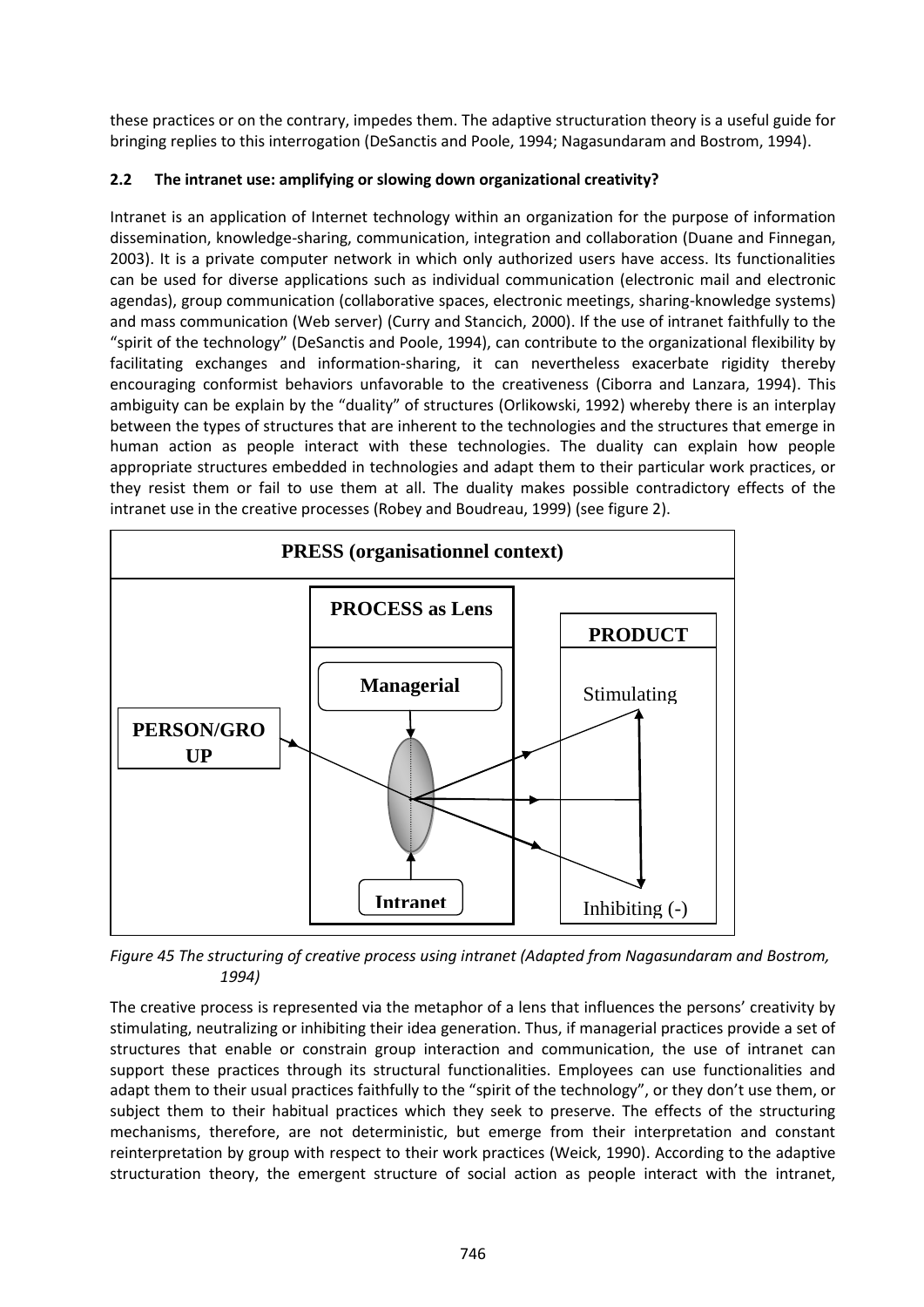correspond to the appropriation process by which the structure of the intranet is produced and reproduced in conformity with work practices. Thus, managerial practices resting on communication openness, work autonomy, decentralization of power and group cohesiveness with positive attitudes might be expected to lead to "*faithful appropriation*", consistent with the technology's spirit. In this case, the use of intranet can reproduce and amplify over time these same practices thereby stimulating ideas within an organization. In contrast, practices that reflect a high level of formalization and centralization might be expected to lead to "*unfaithful appropriation*". In this case, the usage of intranet might lead people to reproduce and reinforce barriers inhibiting ideas generation (Ciborra and Hanseth, 2000). Furthermore, a very negative attitude toward intranet might lead to the refusal of technology's adoption (Damanpour and Gopalakrishnan, 1998), because people negate its usefulness, and prefer preserving their usual practices. This attitude explains the "*neutral structural state*" of the intranet usage in the creative processes (Nagasundaram and Bostrom, 1994). Finally, if the appropriation process of intranet clarifies the contradictory effects on the creativity within an organization, it remains a social process which is not completely foreseeable (Robey and Boudreau, 1999).

The case study carried out at Schneider-Electric France offers a better understanding of the effects of intranet use on creativity in the managerial practices of the four company's departments.

## **3 SCHNEIDER ELECTRIC CASE STUDY**

The case study was carried out during 2006 within the French Units of the Schneider-Electric Group, which had integrated intranet tools throughout the company departments for accelerating innovation by stimulating the creativity of collaborators.

### **3.1 Creativity as innovation catalyser at Schneider-Electric Group**

Resulting from strategic acquisitions (Telemecanique in 1988, Square D in 1991, Merlin Gerin in 1992 and Lexel in 1999), and strategic alliances in particular with Toshiba (for creation of Schneider Toshiba Inventor in 2000), this French Group is one of the world leaders in the market of electrical energy distribution and industrial automation. It proposes solutions, products and services in the field of power supplies and distribution, automatisms, the control of processes and supervision. Present in 130 countries, the Group employs 85,000 people around the world and 20,000 in France.

The managerial desire to foster innovation has led Schneider Electric to place creativity at the centre of its activity, thereby encouraging it, so as to anticipate its clients' needs, and maintain a competitive advantage.

Therefore, the desire to promote intranet use in the whole of Schneider Electric departments seemed to be an answer to this need, in order to accelerate innovation by enhancing managerial practices and stimulating creative processes. Thus, for faster and better innovation, Schneider Electric integrated intranet<sup>49</sup> in order to connect all its 8,000 employees in France that had PCs in 2006. The challenge for Schneider Electric through the usage of intranet was to make it the pillar of managerial practices in all parts of the organization, thereby making creativity useful to everyone.

### *3.1 Research methodology*

 $\overline{a}$ 

The objective of this research is to understand the effects of the intranet use on organizational creativity by analyzing the manner by which the mangers use and appropriate intranet in their work practices.

<sup>&</sup>lt;sup>49</sup> The intranet at Schneider Electric was set up in 1999 and has been constantly improved and reinforced ever since. It contains the global intranet France portal which guides the research towards the various local intranets and towards practical information; the local intranets which belong to each department putting at the disposal of employees a serious of information, documents, tools and data bases; and the applicative tools, which are the totality of collaborative tools managed by specific software, allow virtual meeting and collaboration at a distance (Quick-place space, NetMeeting, discussion forums, electronic mail, …).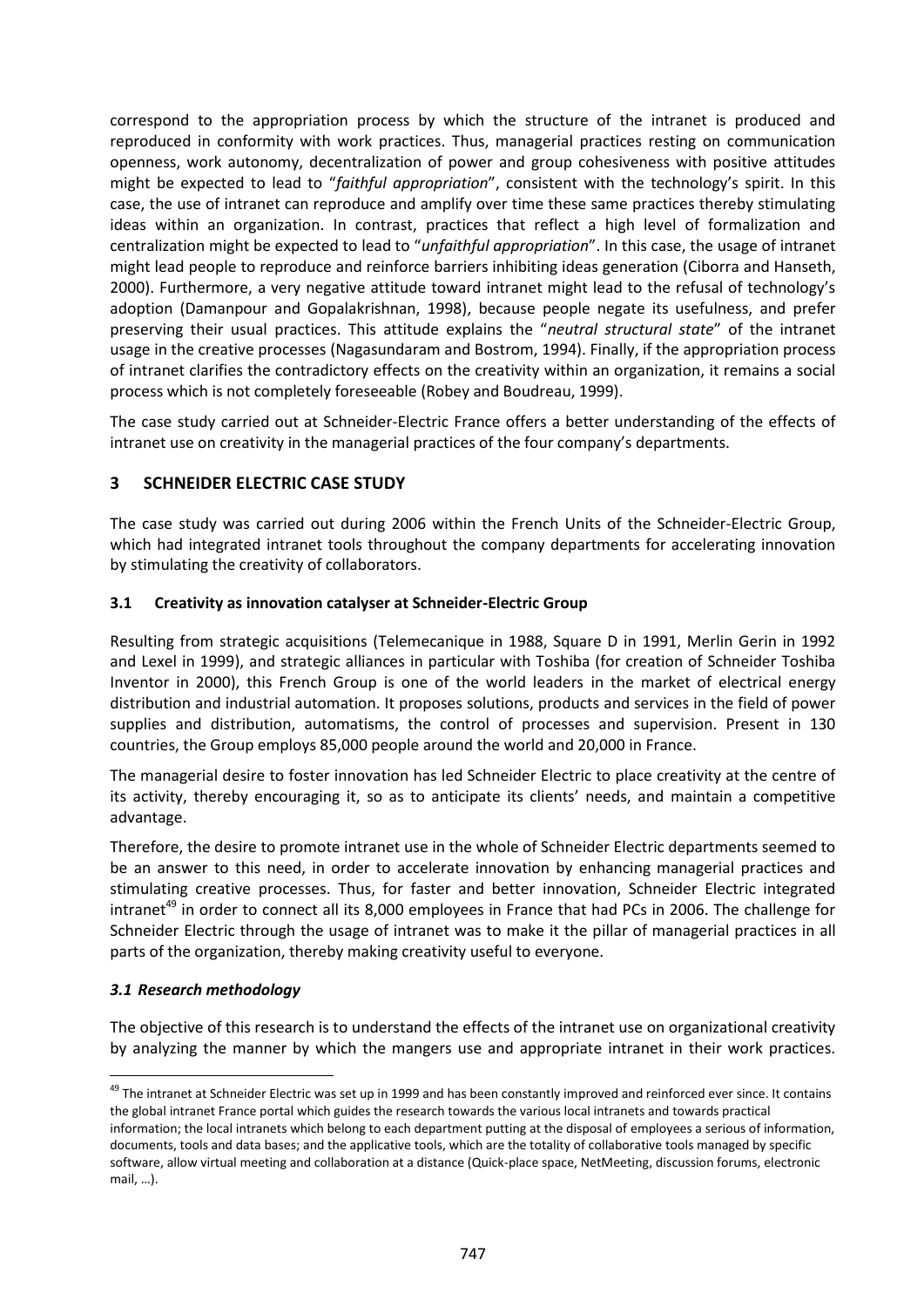Indeed, we chose a qualitative approach founded on a unique case study, in order to reconstitute the appropriation processes, and to articulate the sense assigned to the intranet with their instrumental uses in managerial practices. It is a methodology adapted for conducting interpretative field studies in information systems (Walsham, 1995; Klein and Myers, 1999). Our device of research rested on semistructured interviews, carried out on the workplace of the questioned people, and on a direct observation of the technological practices of the managers to the course and/or the end of each interview. The data were collected, thanks to the open-ended questions approaching five main themes: presentation of manager and his responsibilities; description of the organizational orientation towards the creativity and managerial practices in vigour; description of the conditions of intranet implementation and its uses; description of the effects of the use of intranet on behaviors in managerial practices; and finally description of the perceptions which had managers of the future of the intranet use as regards creativity. Thirty-one (31) interviews, lasting approximately one and a half hours for each one, had carried out with managers in the four company's departments (see table 1).

| Departments               | Description                                                                    |  |  |
|---------------------------|--------------------------------------------------------------------------------|--|--|
| Technical department      | Department primarily orientated towards the design of new products which       |  |  |
| (9 managers interviewed)  | regroups the R&D, Product Quality, Design and Manufacturing Methods            |  |  |
|                           | services.                                                                      |  |  |
| Commercial department     | Department mainly orientated towards the development of new offers and         |  |  |
| (8 managers interviewed)  | sales approaches which includes the Communication, Marketing and               |  |  |
|                           | <b>Purchasing Services.</b>                                                    |  |  |
| Operational department    | Department mainly orientated towards industrial production and preparing       |  |  |
| (7 managers interviewed)  | orders which regroups the services concerned with the finalisation of business |  |  |
|                           | affairs, contract management and the processing of orders.                     |  |  |
| Administrative department | Department orientated towards planning, organizing, commanding and             |  |  |
| (7 managers interviewed)  | controlling of management process which includes the Human Resources,          |  |  |
|                           | Management Control and the centres for Shared Services.                        |  |  |

*Table 17 Characteristics of the four departments in Schneider Electric*

Interviews were recorded and integrally transcribed without any corrections to the style. The total of the transcripts represented a corpus of more than 200 pages to which we applied the thematic analysis method to interpret the content (Krippendorff, 1980). This method is based on a codification of the text by themes, and enabled us to fully understand the perceptions and obtain summarized representations of each interview. Using the software<sup>50</sup> we have applied the factor analysis<sup>51</sup> to represent individuals' convergences and divergences in the coded interviews.

The results of the analyses and observations were regularly communicated to the departments, which enabled us to ensure their relevance for the managers interviewed. The conclusions drawn from the discussion of the results were formulated by successive iterations between the theory and the empirical data, following Miles and Huberman's (1984) recommendations. In addition, summaries were written and systematically compared with the previous theoretical findings on the subject, in order to enable a theoretical generalization to be made according to the findings of Walsham (1995).

### **3.2 Empirical results**

The empirical results emphasize that in each department of Schneider-Electric, managers appropriate intranet tools differently. Thus, in technical and commercial departments, they appropriate intranet to

 $\overline{a}$ <sup>50</sup> The Sphinx-Lexica Software.

 $51$  Factor analysis shows a visual representation of modalities (coded themes in this case study), which restores as well as possible the differences between the individuals' perceptions in the different Schneider Electric departments. The distribution of modalities and their positions the ones compared to others on each of the two axes are determined by the calculation of Chi2.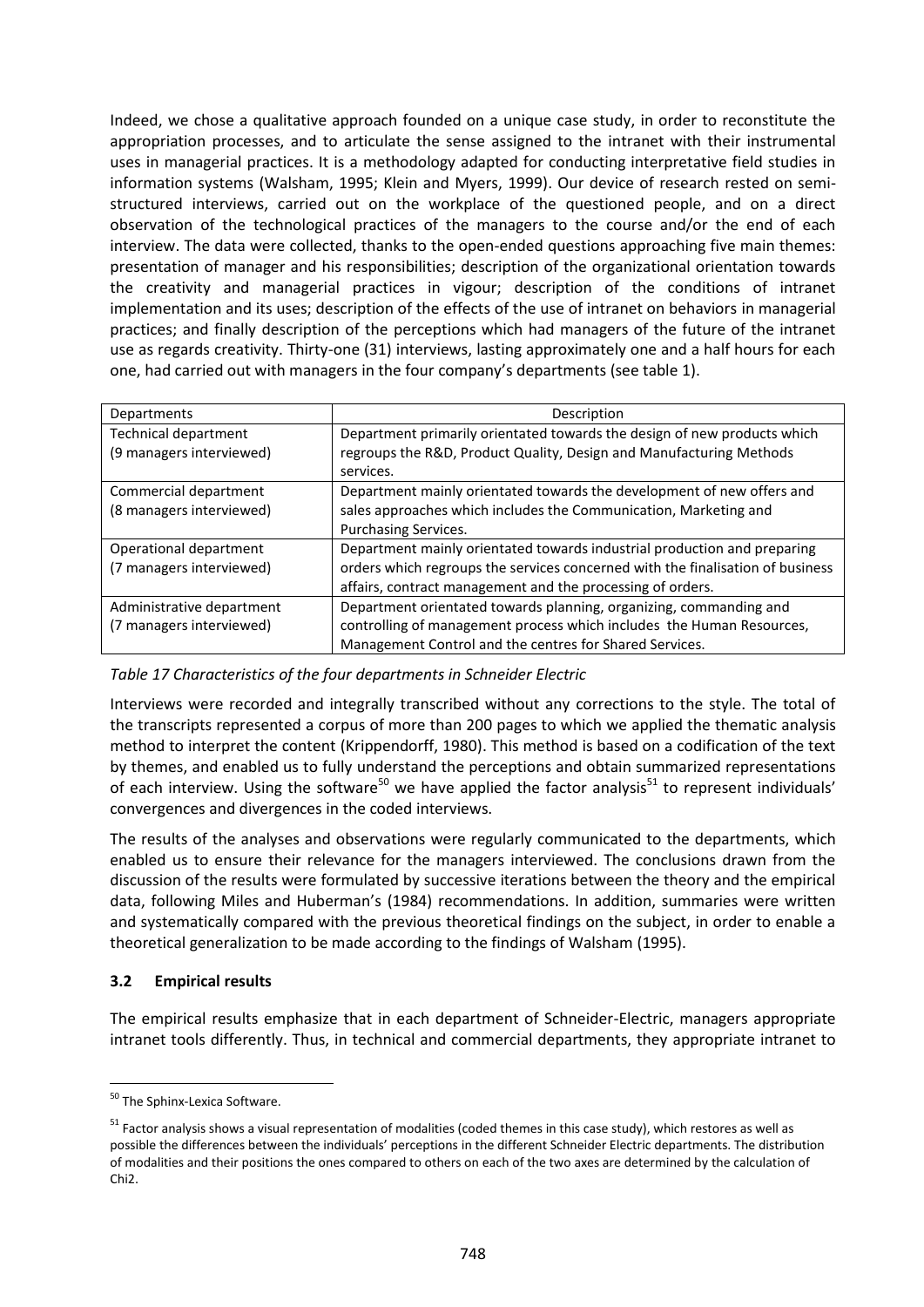exchange and share their knowledge faithfully to the spirit of the technology as it is presented originally, whereas in administrative department intranet is appropriated unfaithfully to the spirit because it is especially used to control behaviors and to increase hierarchical power. In operational department, intranet does not make particular appropriations since the managers resist to its use in order to preserve their usual work practices.

This appropriation multiplicity of the same intranet, impelled with a similar strategy, explains the contradictory effects of its use on creativity in the managerial practices of the different departments at Schneider-Electric (see figure 3).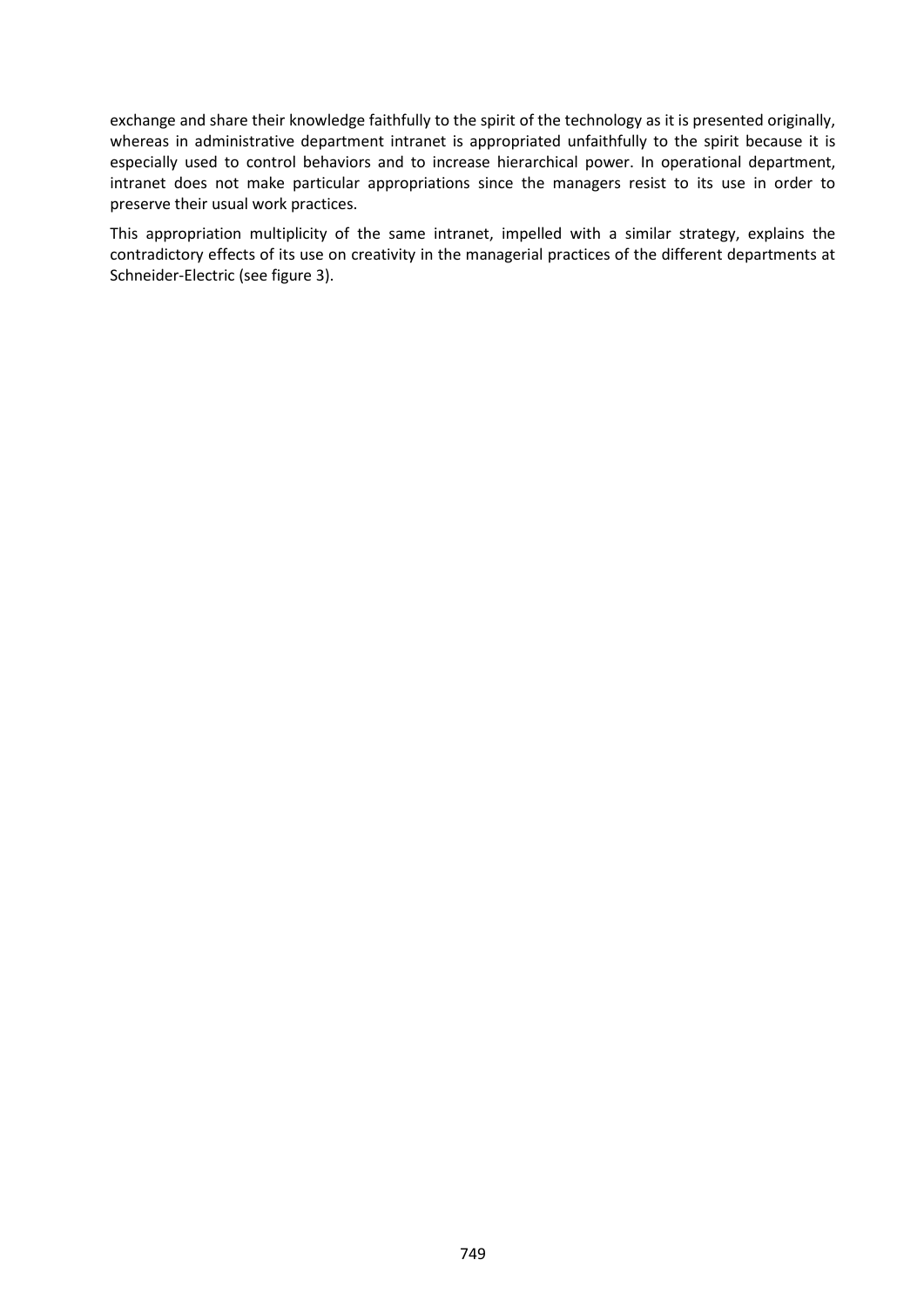| The dependence is very significant chi2 = 132,98; df = 72, $p \le 0.1\%$ (VS).<br>93% of the total variance explained by the two axes of which axe1 (60%) and axe2 (33%).<br>The modalities which are gathered by surfaces represent characters of remarkable<br>constellations which retain the individuals who are in the corresponding zone and push back<br>those which are distant. | The dependence is very significant chi2 = 170,45; df = 78, $p \le 0.1\%$ (VS).<br>93% of the total variance explained by the two axes of which axe1 (47%) and<br>axe2 (46%).<br>The modalities which are gathered by surfaces represent characters of<br>remarkable constellations which retain the individuals who are in the<br>corresponding zone and push back those which are distant. |
|------------------------------------------------------------------------------------------------------------------------------------------------------------------------------------------------------------------------------------------------------------------------------------------------------------------------------------------------------------------------------------------|---------------------------------------------------------------------------------------------------------------------------------------------------------------------------------------------------------------------------------------------------------------------------------------------------------------------------------------------------------------------------------------------|
|                                                                                                                                                                                                                                                                                                                                                                                          |                                                                                                                                                                                                                                                                                                                                                                                             |

750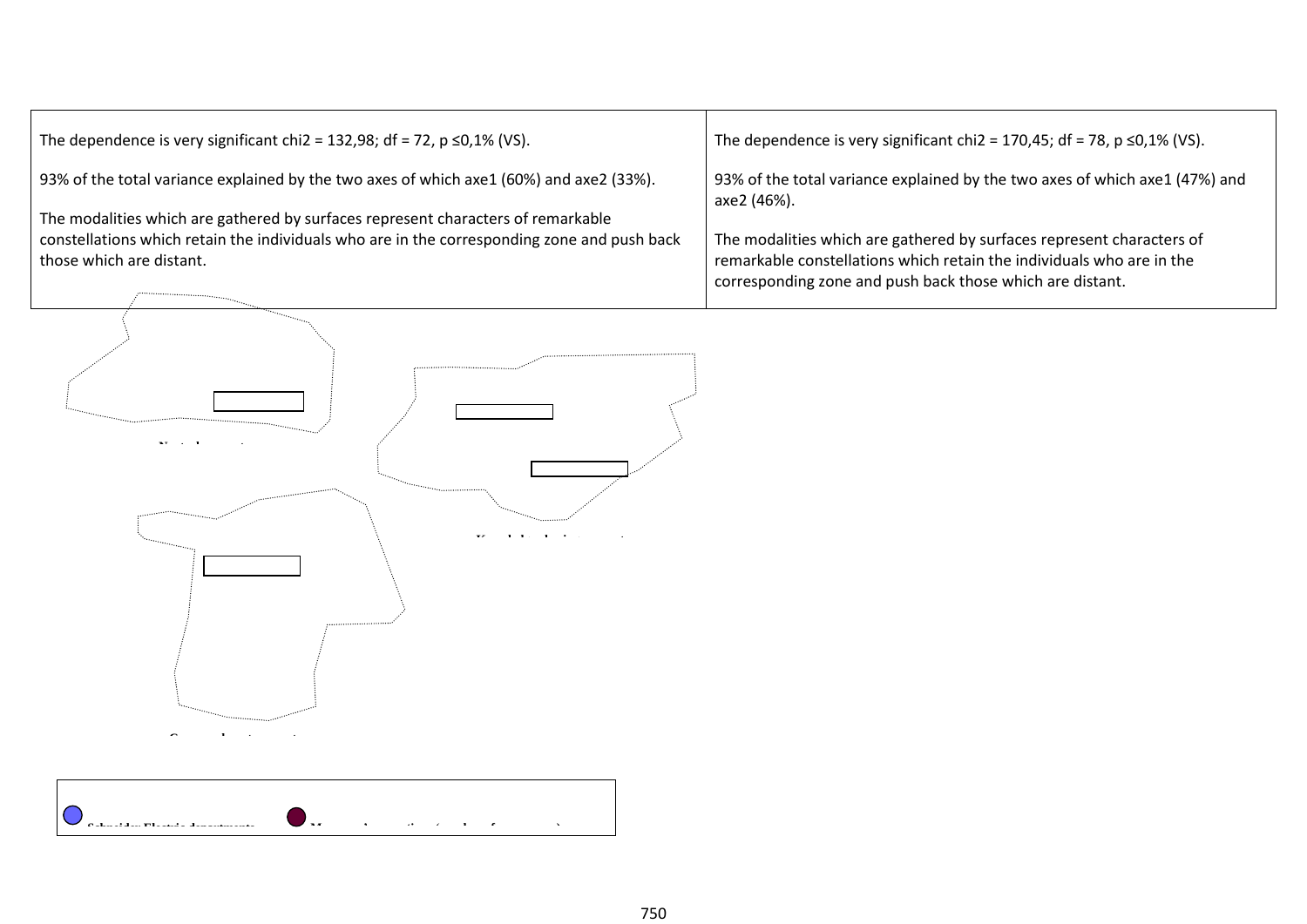

*Figure 3a. Effects of the intranet use on creativity via communication openness Figure 3b. Effects of the intranet use on creativity via work autonomy*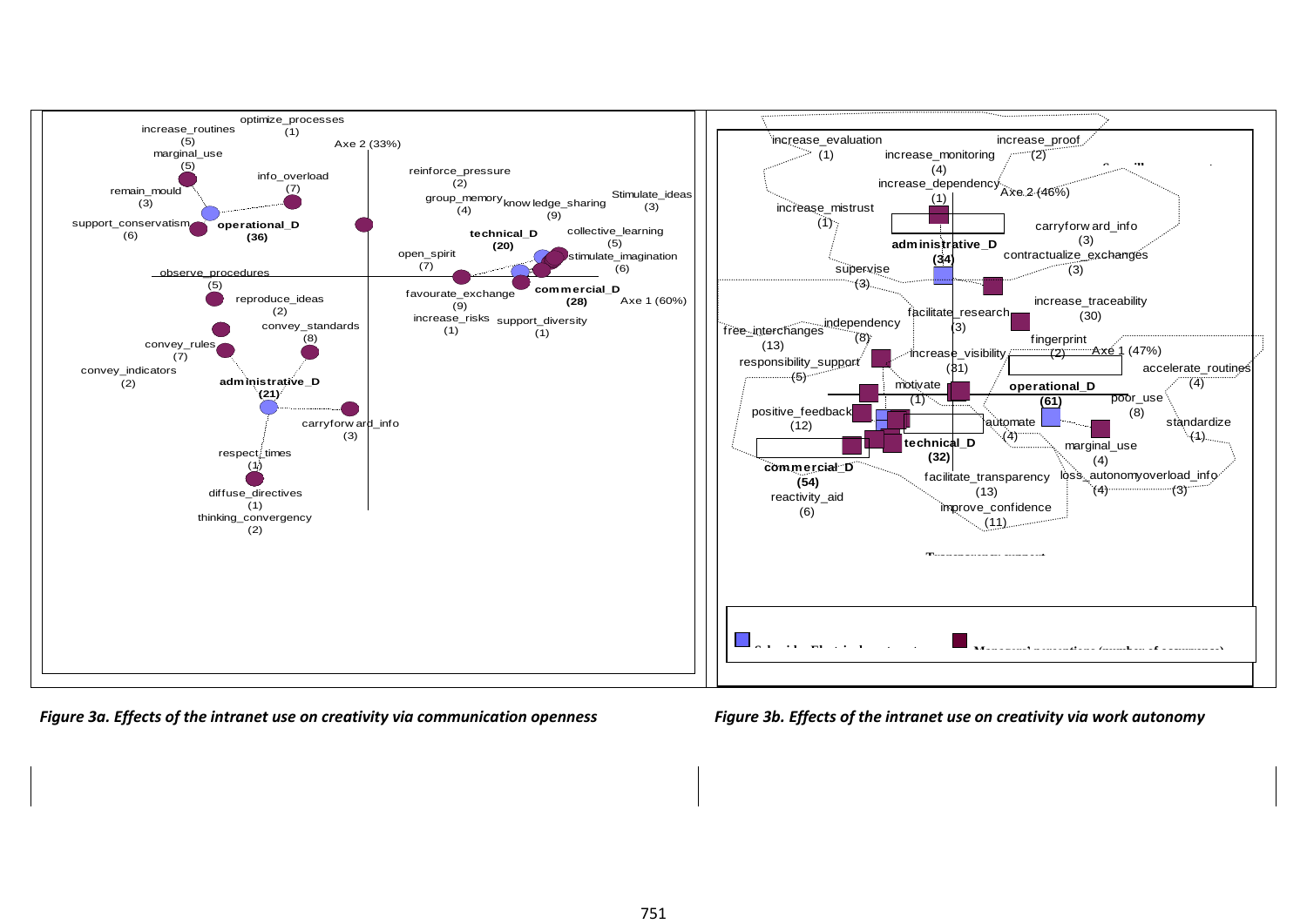The dependence is very significant chi2 = 130,84; df = 57, p  $\leq$ 0,1% (VS).

93% of the total variance explained by the two axes of which axe1 (48%) and axe2 (45%).

The modalities which are gathered by surfaces represent characters of remarkable constellations which retain the individuals who are in the corresponding zone and push back those which are distant.

The dependence is very significant chi2 = 140,10; df = 69, p  $\leq$ 0,1% (VS).

80% of the total variance explained by the two axes of which axe1 (50%) and axe2 (30%).

The modalities which are gathered by surfaces represent characters of remarkable constellations which retain the individuals who are in the corresponding zone and push back those which are distant.



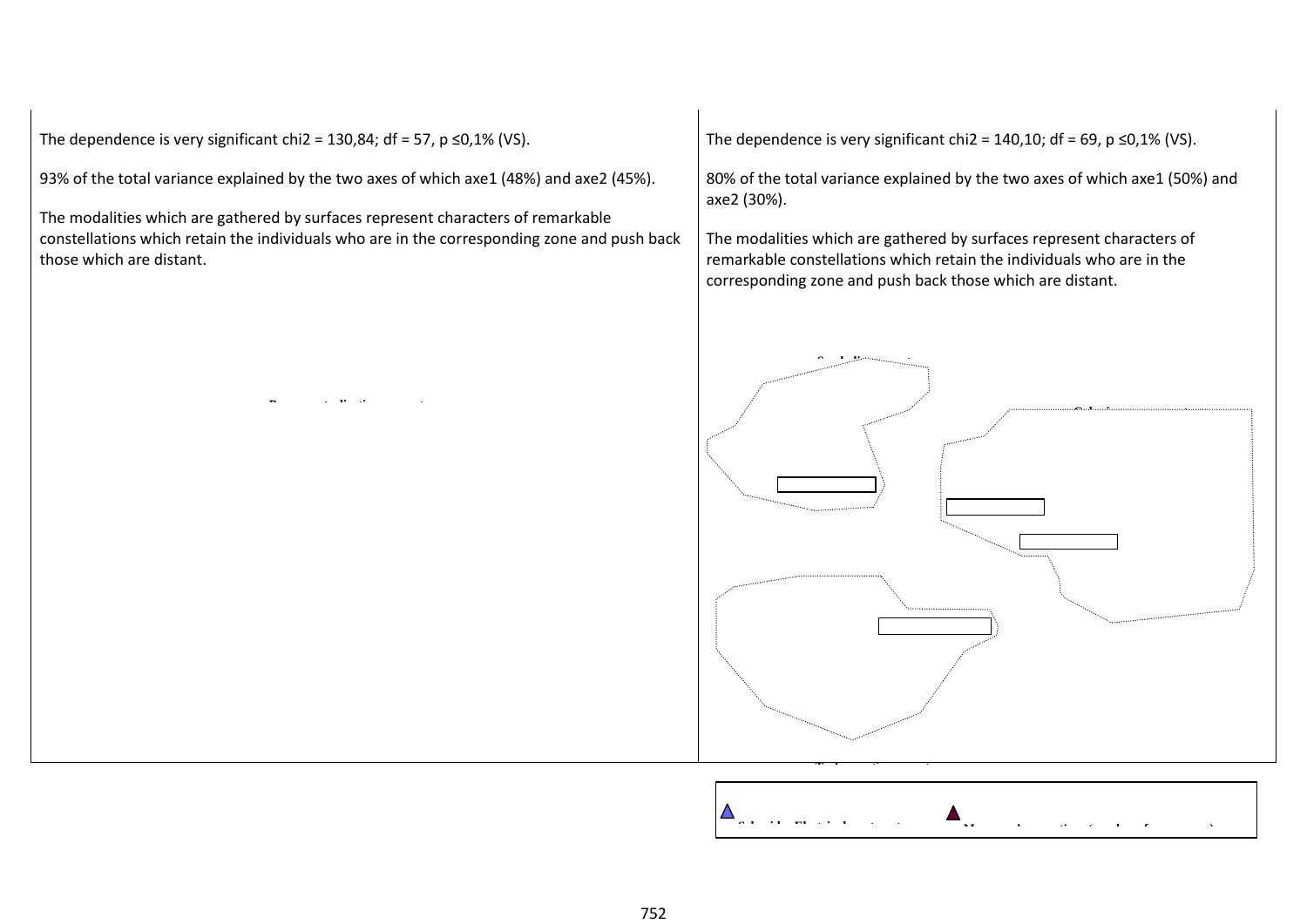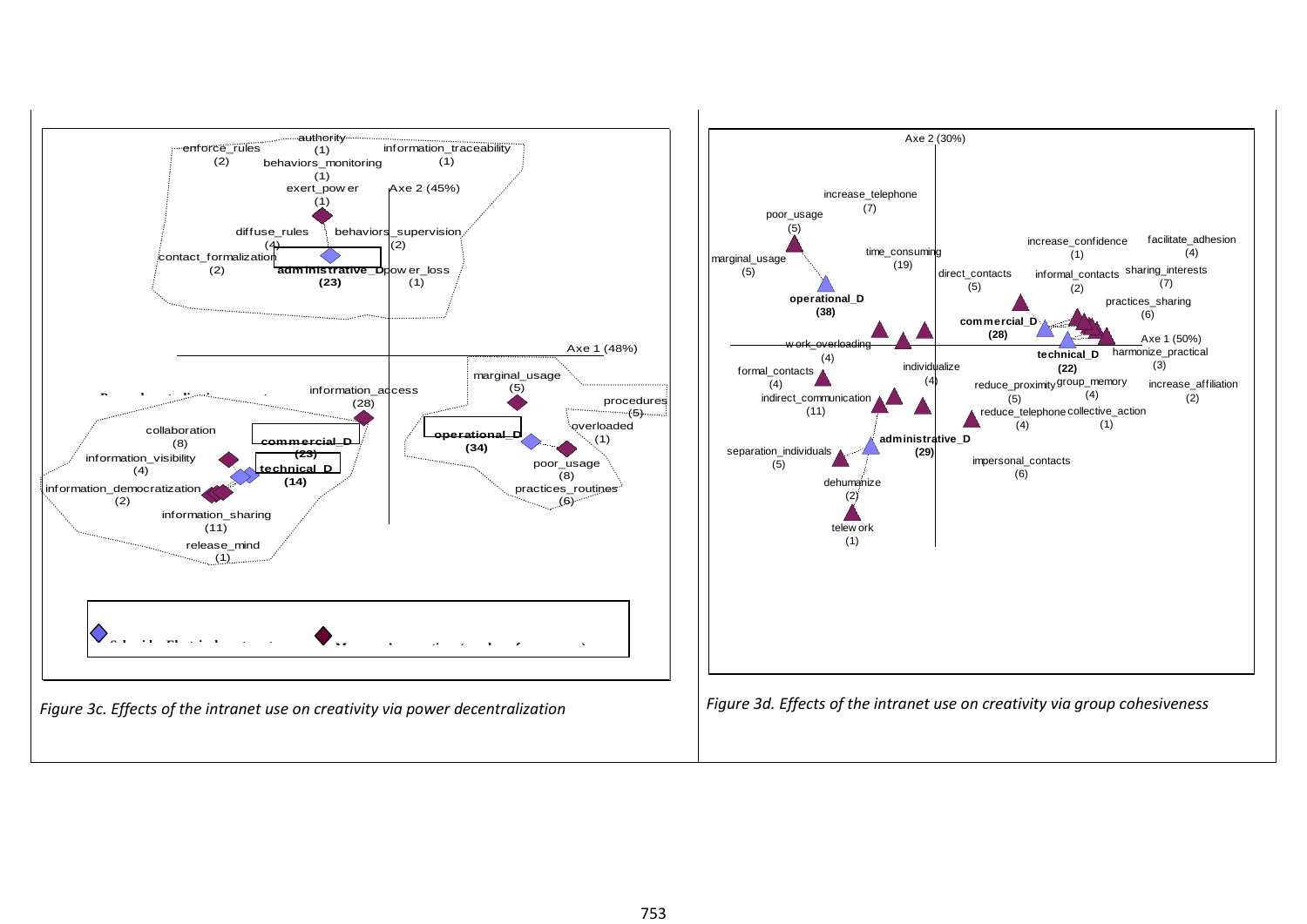#### **3.1.1 The creativeness effects in the technical and commercial departments**

The interviewed managers in technical and commercial departments, expressed that the use of intranet has stimulated creativity as well as improving communication openness, work autonomy, decentralization of decision-making and group cohesiveness:

Communication openness

If the managerial practices are primarily based on the formalization of a working plan enabling each person to obtain the assigned results, they are accommodated with open communication and with the hierarchy benevolence as to the means needed by the collaborators to achieve their goals. There are sufficient interchanges and sufficient knowledge-sharing to enable ideas to be clearly expressed and discussed. Moreover, the necessity to reduce the life-cycle of products also encouraged managers to share their knowledge. Considered as useful for these activities, collaborators appropriated intranet to accelerate the information exchange and the knowledge-sharing. They thus capitalized on what had been acquired during the projects carried out while gaining information from the Knowledge-sharing databases and through the regularly use of collaborative tools52 such as quick-place and NetMeeting; which stimulate individual creativity (see figure 3a).

"*The life-cycles of our products are extremely long; we need many knowledge and ideas in order to reduce them. The collaborative tools are very useful to facilitate their sharing …Today; Sharing makes our creativity easier.*" (Marketing Manager).

Thus, the necessity of knowledge-sharing and the perceived usefulness of the technology have evolved the intranet use towards a knowledge-sharing support stimulating the creativity of every one.

Work autonomy

 $\overline{a}$ 

Autonomy is the essence of research and development activities. If today managerial practices rest on a management by objectives, planned and rational, the executive allocates much freedom to the collaborators in order to imagine the means and achieve their goals. Moreover, the trust which reigns in these departments favours a better control of activities and independency by positive feedback, founded on the openness of exchanged information, and self-evaluation without the fear of sanctions or value judgements. This work climate, associates with positive attitude towards intranet, encourages a use reinforcing the trust useful to the creativeness (see figure 3b).

"*When we talk about control, it's more in the positive sense … A sense of openness and results valorisation... It's a more independency for accessing to online useful information*" (Strategic Marketing Manager).

Furthermore, managers regard the information visibility and traceability as factors increasing the collective memory, and not like factors heightening the surveillance of behaviors. In this work context, it is not surprising that the usages have made of intranet a support reinforcing the information openness and developing the autonomy of each one in the creative processes.

Decentralization of decision-making

The managers interviewed have explained that the exercise of power is not a practice privileged in their culture which is characterized by the desire to work together and to respect the collective objectives of the work groups. In this context, the usage of intranet has improved the quality of decisions by the sharing of information useful to the creativity (see figure 3c).

"*Wielding power is not in our culture. It's by giving knowledge, communicating, sharing-knowledge that you can acquire power... Today, our creativity is better thanks to the useful information-sharing…*" (Marketing Manager).

 $52$  The collaborative workgroups are available in the four organisational sectors but are only used in the technical and commercial departments.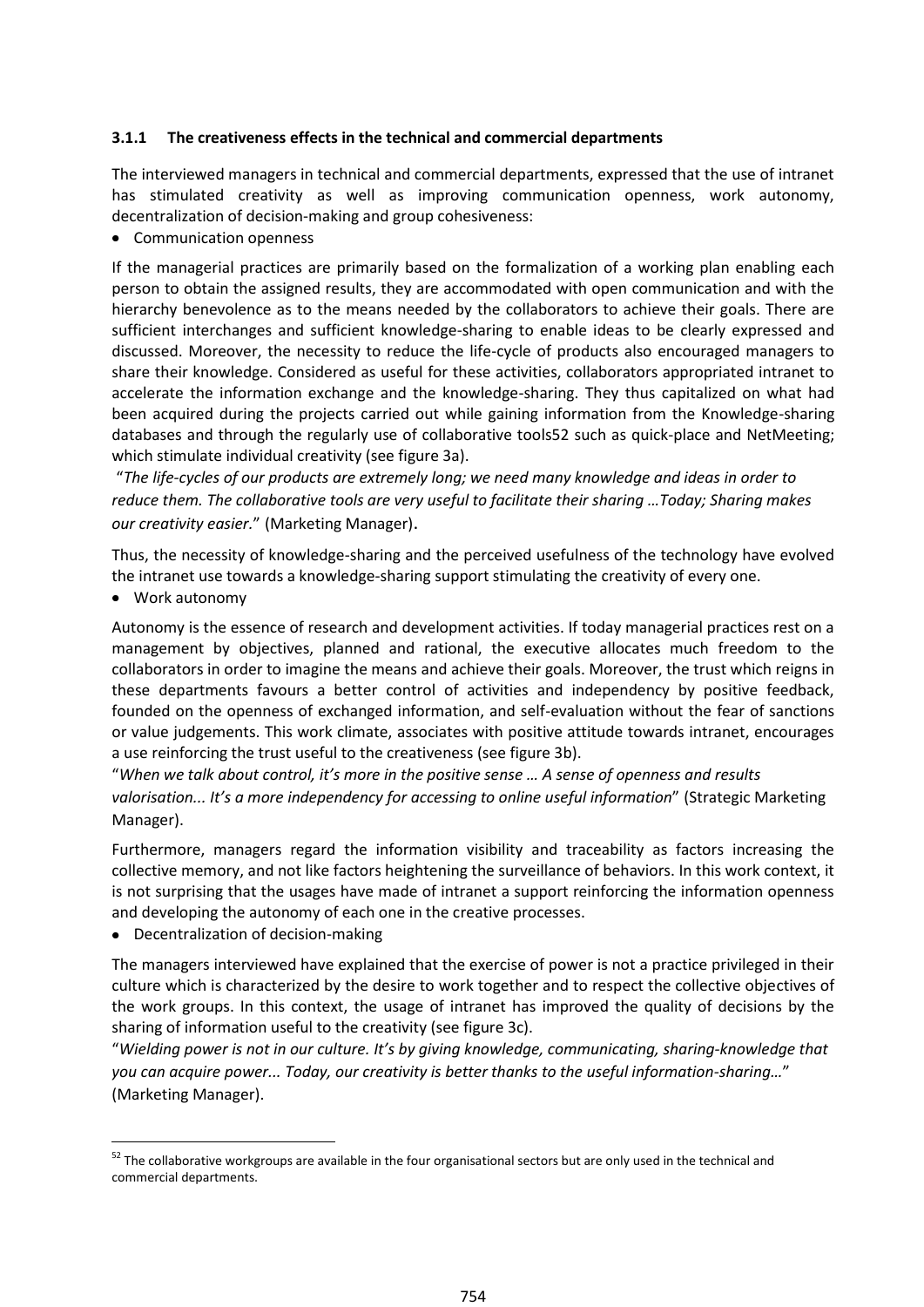In addition, if the intranet use has heightened the visibility of the exchanged information, this visibility was perceived as facilitating the creative decision, thanks to the climate of trust. Therefore, these good practices have made of intranet use a support reinforcing the decentralization and thereby stimulating the collaborators' ideas.

• Group cohesiveness

The practices in vigour rest overall on a good cohesion and the working members are bounded themselves towards a common goal. Interviewed managers explained that there is no disagreement because missions are well deliberated, thanks to the well established communication and to the commitment of the project team members. Moreover, while it is true that the use of intranet has multiplied impersonal contacts, it did not involve or particularly reduce direct contacts. To avoid the drifts of individuals' isolation which can be generated by the multiplicity of the relational interfaces, regular meetings at short intervals were organized to discuss the urgent problems; phone calls were preferred for intra and inter-departmental relations; and informal exchanges such as coffee breaks and office discussions were favoured to humanize relations. All these practices helped and strengthened the cohesion within the team work (see figure 3c).

"*The risk is when we work only by emails and by teleconferences. In our department we have good practices, we see each other regularly and we discuss matters between us. The use of tools has reinforced cohesion because we share the same goals. Our creativity is better today*" (Marketing Manager).

Other managers expressed that the team spirit is reinforced in their departments, thanks to the use of intranet which has supported the simultaneity and the group's norms, providing every one equal access to communication and increasing participation. In addition, if certain managers regret the time wasted on the emails, others prefer answer only to the emails to which they are the main recipients or use the telephone to release time. Thus, the collective conscience, associated with the good practices in intranet use, has favoured an appropriation preserving a good cohesion and stimulating the work group creativity.

### *3.2.1 The "creaticidal" effects in the administrative department*

Managers in the administrative department explained that the use of intranet has strengthened existing barriers to the creative processes:

• Communication openness

The challenges connected with the processes formalization, encourage more the conformist behaviors rather than creativeness. Certain managers explained that intranet use is enforced in order to reduce administrative costs and to formalize practices. For them, it's not surprising that the use of intranet did not transform the habits towards more openness. Its usage has specially increased vertical communication by accelerating downward information, rules and directives (figure 3a). Although these practices existed before the intranet implementation, its appropriation has only reproduced the practices of commandment and has introduced an additional conformist mould unfavourable to the creativity.

"*For me, the use of intranet encourages conservatism and reproduces the same procedures and the same directives. This always boils down to the same mechanical and automatic structures*" (Human Resources Director).

In addition, managers deplored the fact that the knowledge management tools such as Knowledge Base Software is not truly exploited and that intranet use was limited to consulting administrative information which are not necessarily useful for their creativity.

Work autonomy

The practices in vigour rested specially on a rigorous control of managerial processes which are judged as excessive. Certain managers associate the use of intranet with management processes that they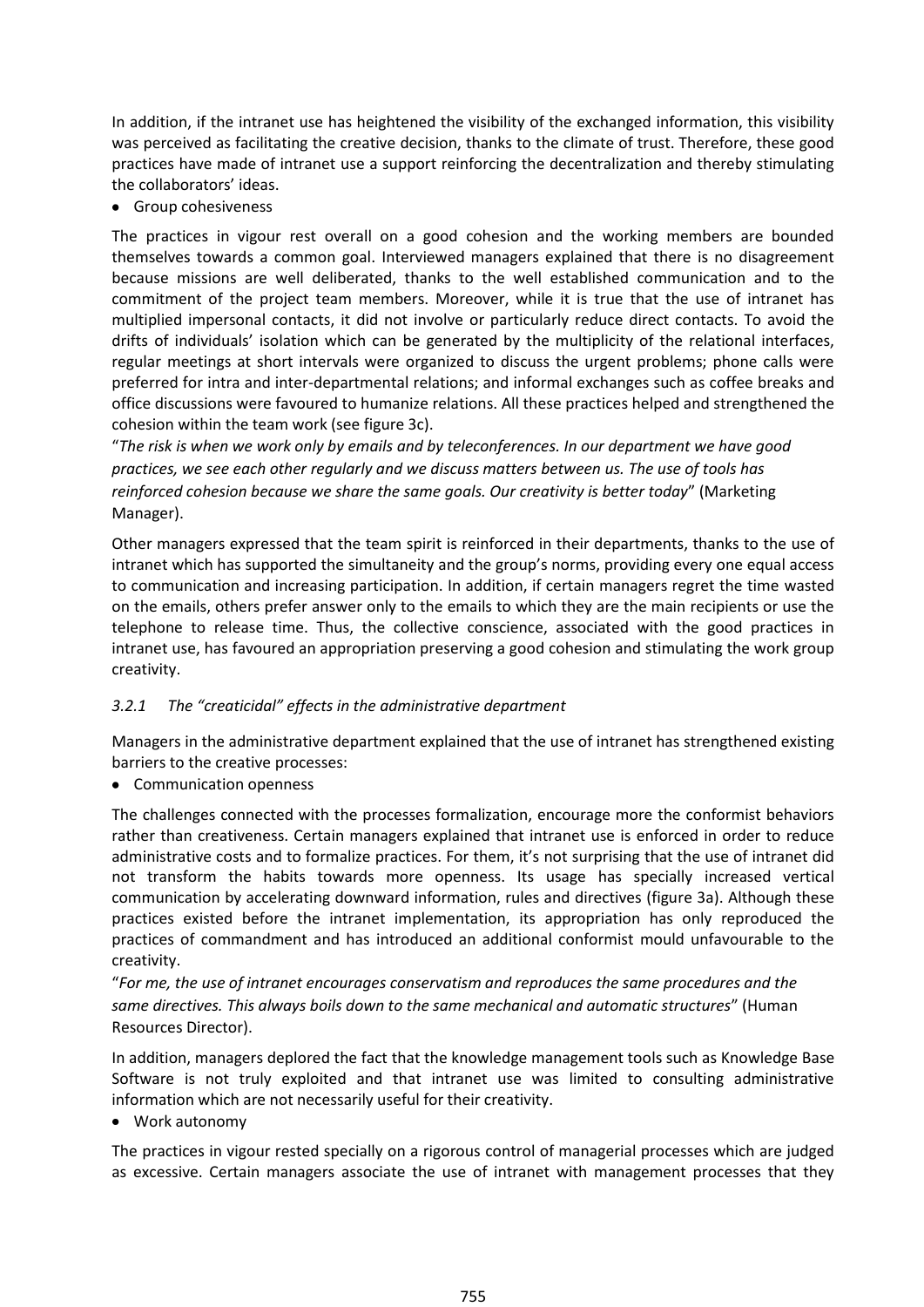denounced as being top-down, and reducing creativity by imposing a mould, stereotyped behaviour and standard ideas. They explained that the usage of intranet has increased behavior monitoring because certain managers used it for tracing, supervising and saving proof (see figure 3b).

"*There is more check than before. There is more traceability and monitoring … It is difficult to think creatively*" (Human Resources Manager).

These drifts in the usage of intranet have created a climate of mistrust, hampering autonomous initiatives useful to creativeness. Managers explained that the origin of drifts is due to the lack of sensitizing on the good manners whose intranet should be used.

Decentralization of decision-making

The excessive practices of formalization and centralization have reduced the exchanges and the interactions between collaborators. Certain interviewed managers explained that these practices existed before the intranet implementation but its use has increased hierarchical power and the centralization of decision-making by reinforcing the traceability and the behaviors supervision (see figure 3c).

"*Today the use of intranet has accelerated the power centralization. Before, these practices were not seen and now, there are directives, traces, more control and surveillance … I do not believe that our creativity is better today*" (Human resources Manager).

Furthermore, others managers expressed a feeling of regret in the use of intranet which has generated a non negligible loss of power since certain administrative information that they held in the past are online today.

This double feeling of centralization and loss of power which occupies the minds explain why the usages in administrative department made of intranet a support of power recentralization, hampering the exchanges of information useful to the creativity.

• Group cohesiveness

The stakes in formalization and the reduction in communication costs have multiplied indirect communication to the detriment of direct exchanges such as telephone and face-to-face meetings. Certain managers explained that the reduction of relational direct practices has decreased the cohesion in their services (see figure 3d). The work environment based on the monitoring behaviors has generated a phenomenon of isolation in the use of intranet which has caused more distance between managers and their collaborators. Others managers have denounced the "creaticidal" character of intranet, of which an abusive use went to slow down the direct exchanges at the time of cohesion seminars.

"*Communication has improved but isolation has rapidly increased. We even use the telephone less because we would rather have a small written trace than make a phone call, which is something that I prefer and I'm not the only one*" (Manager for Shared Services Centre);

"*We have become aware of the fact that sometimes there were four-hour meetings: imagine a big room with everybody in front of their PC while somebody is talking by a whiteboard and nobody is paying attention because people are doing anything…For me the use of intranet kill creativity because we are not in the good practices*" (Human Resources Director).

Thus, the practices in vigour in administrative department made of intranet a technocratic support reducing direct contacts necessary to the group cohesiveness and to the creativeness.

### *3.2.2 The neutral effects in the operational department*

The managers in the operational department explained that the use of intranet has no significant effects on creative processes because it was marginally used thereby preserving traditional practices which are not favourable with the creativity.

• Communication openness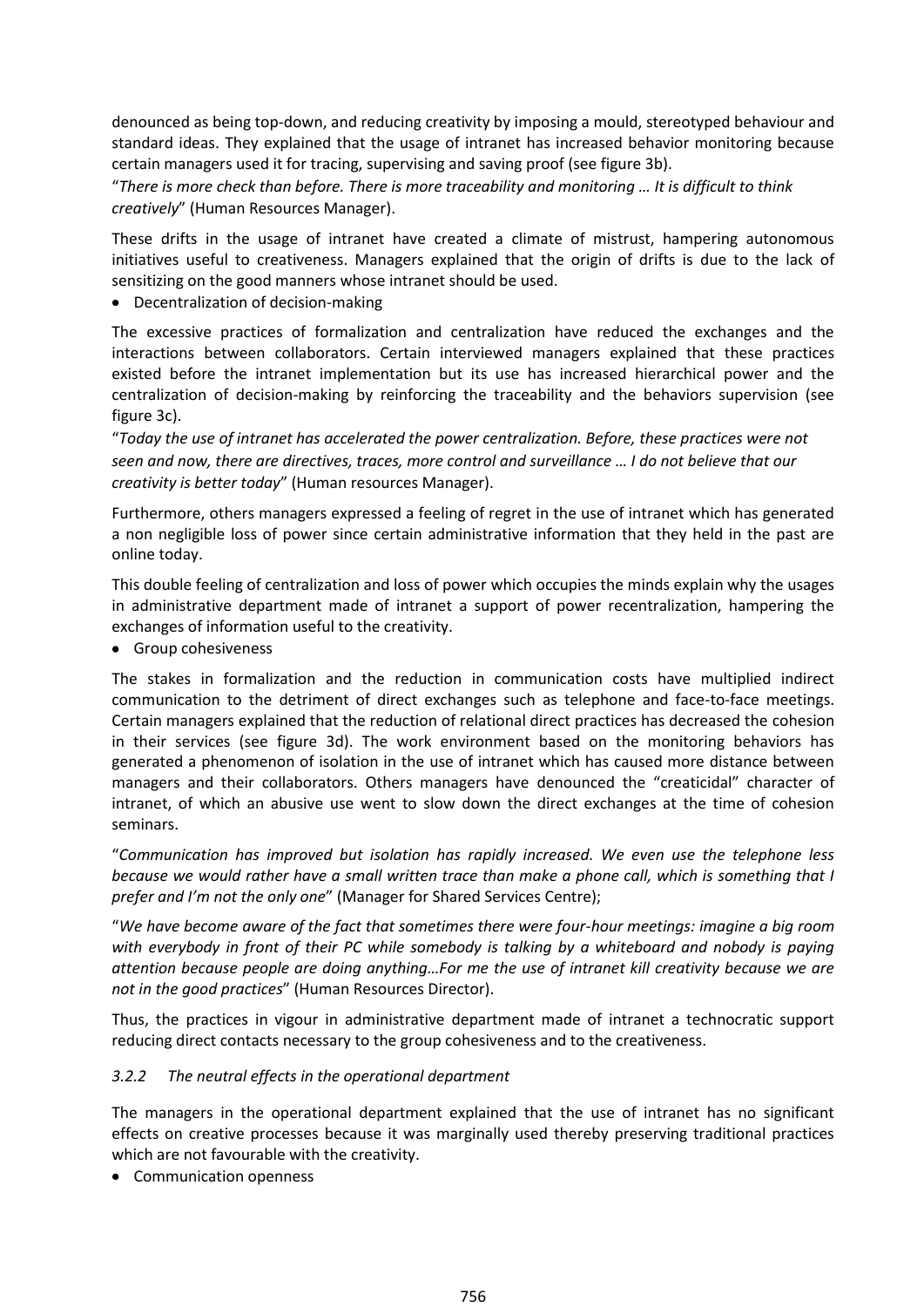The pressures of time and the undertaking of tasks conforming to procedures have obliged managers to be less concerned with the creativity of their collaborators. The routines and habits which characterize this domain led individuals to conserve their traditional working methods rather than to use collaborative tools to capitalize knowledge (see figure 3a).

"*Today I have about twenty businesses to deal with; I haven't once capitalized the knowledge made available for these businesses. We have knowledge bases software but I'm not sure that everyone uses it, because procedures exited before intranet*" (Business Manager).

Interviewed managers do not perceive the utility to use intranet, which remains for them poor and requires an important time of training, whereas there is a lack of time. They are opposed firmly to its use and do not seek to change their usual practices of communication. For this standpoint, the marginal use made of intranet a neutral support for creativity in operational department.

Work autonomy

There are no notable changes to autonomy compared with the already existing practices which are centred round the routine inspection of behaviors. The use of intranet does not enable individuals to become more independent. According to the interviewed managers, the memorising of information has replaced the system of archiving on carbon paper; the traceability of information has replaced acknowledgements of receipts in old-style mail; and the new online management practices has replaced the typing work carried out by secretaries. Moreover, if for certain managers the use of intranet is considered to be without any added-value as regards creativeness, others managers, regret its use which has reduced the time necessary to develop their creativity.

"*It's a pity to use the time of managers to do tasks that take up a lot of time. We no longer have any time to develop creativity.*" (Operational and Industrial Manager).

Thus, the use of intranet is considered as generating a loss of autonomy since it is considered as timeconsuming (see figure 3b). Therefore, its usage has a significant negative incidence on the creativity of managers, who saw their autonomy decreasing.

Decentralization of decision-making

The routine of tasks and the procedure in vigour have obliged the managers to be less preoccupied by the creativity of their collaborators. Certain managers explained that the decisions are always made by the direction and that their creativity is related to the respect of the procedure.

"*The creativity comes from upstream, it comes from the direction, we are much normalized and we try to standardize each activity. Therefore, there is a creative in our entity and we apply his ideas for all the services… Our creativity is centralized, i.e. a single point which will be diffused by Intranet at various places.*" (Operational Unity Manager).

Others managers has wondered about the way in which the email might be used to avoid the overload due to the number of mails exchanged and to release more time to the creative decisions.

"*In relation to time, I think that when we have sixty mails per day, plus a number of operational meetings, there are certain decisions we are unable to do. I think that the use of intranets and emails are more an impediment than a help.*" (Operational Unity Director).

Thus, the routines and the procedures, associated with a negative attitude towards intranet, explain the absence of a notable incidence of the intranet use on creativity via the decentralization of decisions (see figure 3c).

• Group cohesiveness

The use of intranet did not affect the relationships between collaborators; it neither led to the cohesion, nor the isolation of team workers because it is marginally used (see figure 2d).

"*The tool is not used. It has neither led to collaboration, nor cohesion, nor isolation, no more that it could have.*" (Manager processing orders)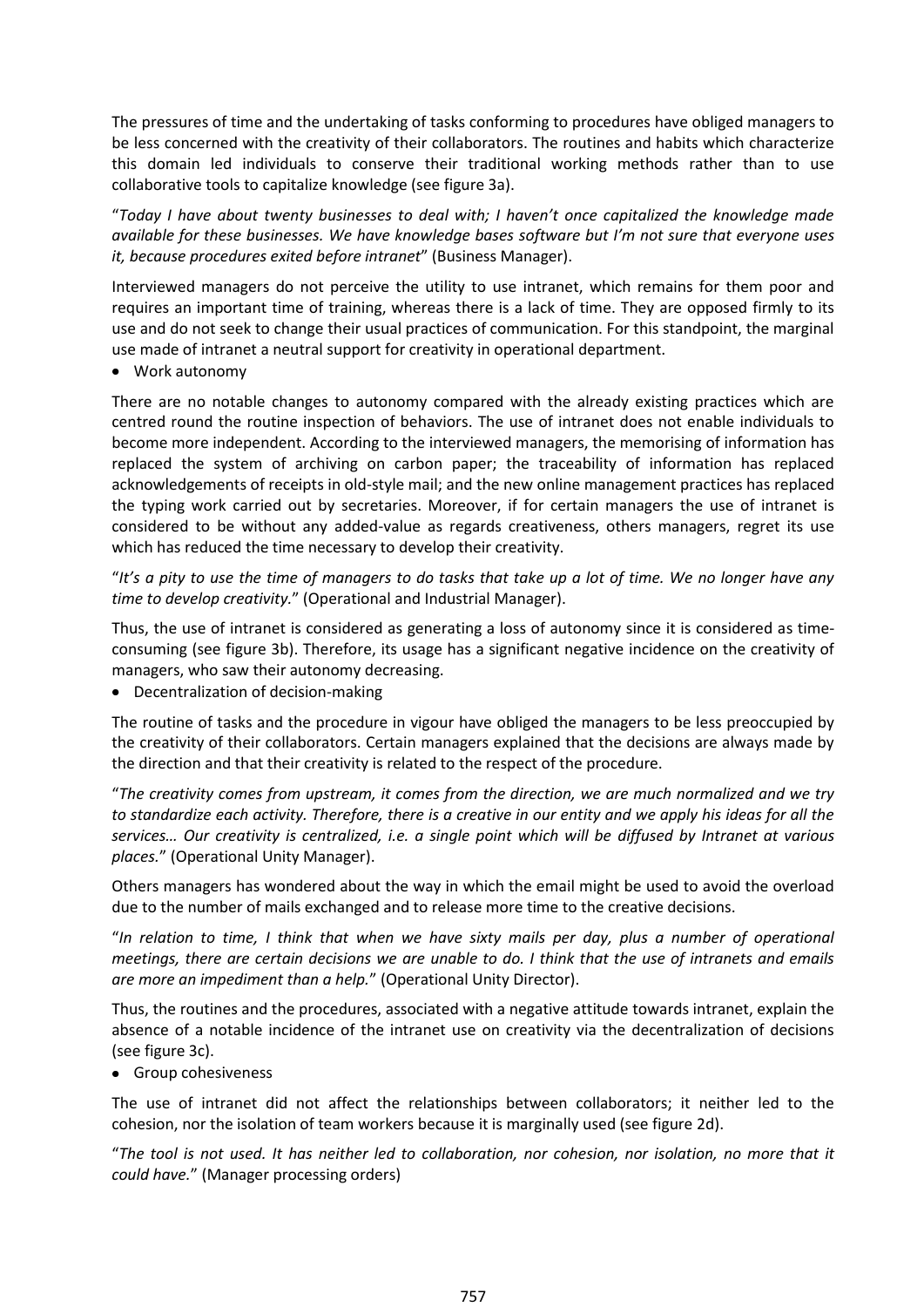Furthermore, managers insisted on the limitations of intranet use, which is only a facility whose available scope is limited, therefore interfering very little with their creativity and that of their collaborators. Thus, acting more as a facility than a real aid for cohesion, the use of intranet is completely symbolic in the operational department.

Globally, the results of the Schneider-Electric case study emphasize the coexistence of creativeness and "creaticidal" effects in managerial practices of the different departments. The creativeness effects are identified in technical and commercial departments, while the "creaticidal" effects are located in administrative and operational departments.

## **4 DISCUSSION**

The divergences observed with regard to the effects of the intranet use on managers' creativity can be explained by the appropriation processes which emerge from managerial practices specific to each department (DeSanctis and Poole, 1994) (see table 2).

|                        | <b>Technical and commercial</b> | Administrative           | Operational             |
|------------------------|---------------------------------|--------------------------|-------------------------|
|                        | Departments                     | Department               | Department              |
| Intranet appropriation | Faithful to the technology's    | Unfaithful to the        | Non appropriation       |
|                        | spirit                          | technology's spirit      |                         |
| Communication openness | Improved (increasing            | Deteriorated (increasing |                         |
|                        | information exchange and        | vertical communication   |                         |
|                        | knowledge sharing)              | and directives)          |                         |
| Work autonomy          | Increased (increasing           | Decreased (increasing    |                         |
|                        | openness and trust in           | behavior monitoring      | No change (Preserving   |
|                        | exchanges)                      | and traceability of      | habitual work practices |
|                        |                                 | exchanges)               | no very favourable to   |
| Decentralization of    | Improved (increasing            | Deteriorated             | creativeness)           |
| decision-making        | participation)                  | (Reinforcing             |                         |
|                        |                                 | centralization)          |                         |
| Group cohesiveness     | Improved (increasing directs    | Deteriorated (increasing |                         |
|                        | communication and informal      | indirect communication   |                         |
|                        | exchanges)                      | and formal exchanges)    |                         |
| Creative processes     | Stimulation of ideas            | Inhibition of ideas      | Neutrality              |

*Table 1 Synthesis of the effects of the intranet use on the creativity in the departments of Schneider-Electric*

### **4.1 Communication openness**

Because of the products complexity to be created and the commercial approaches to be unceasingly renewed, communication openness is the privileged practice in the technical and commercial departments. Seen as being very useful for this practice, intranet is used for improving knowledgesharing which explain its "faithful appropriation" stimulating ideas (DeSanctis and Poole, 1994). With regard to the administrative department, practices are centred round the formalization of management processes and vertical communication, which are more favourable when seeking conformity than for stimulating creative behavior (Monge et al., 1992). The intranet appropriation has reproduced not only these practices but it reinforced them by multiplying the directives and by accelerating their transmission (Ciborra and Lanzara, 1994). Finally, the routines necessary for the optimization of the production processes explain the refusal to use intranet in the operational department (Markus, 1994). If the marginal use of intranet has not affected the idea generation, usual practices inhibit them.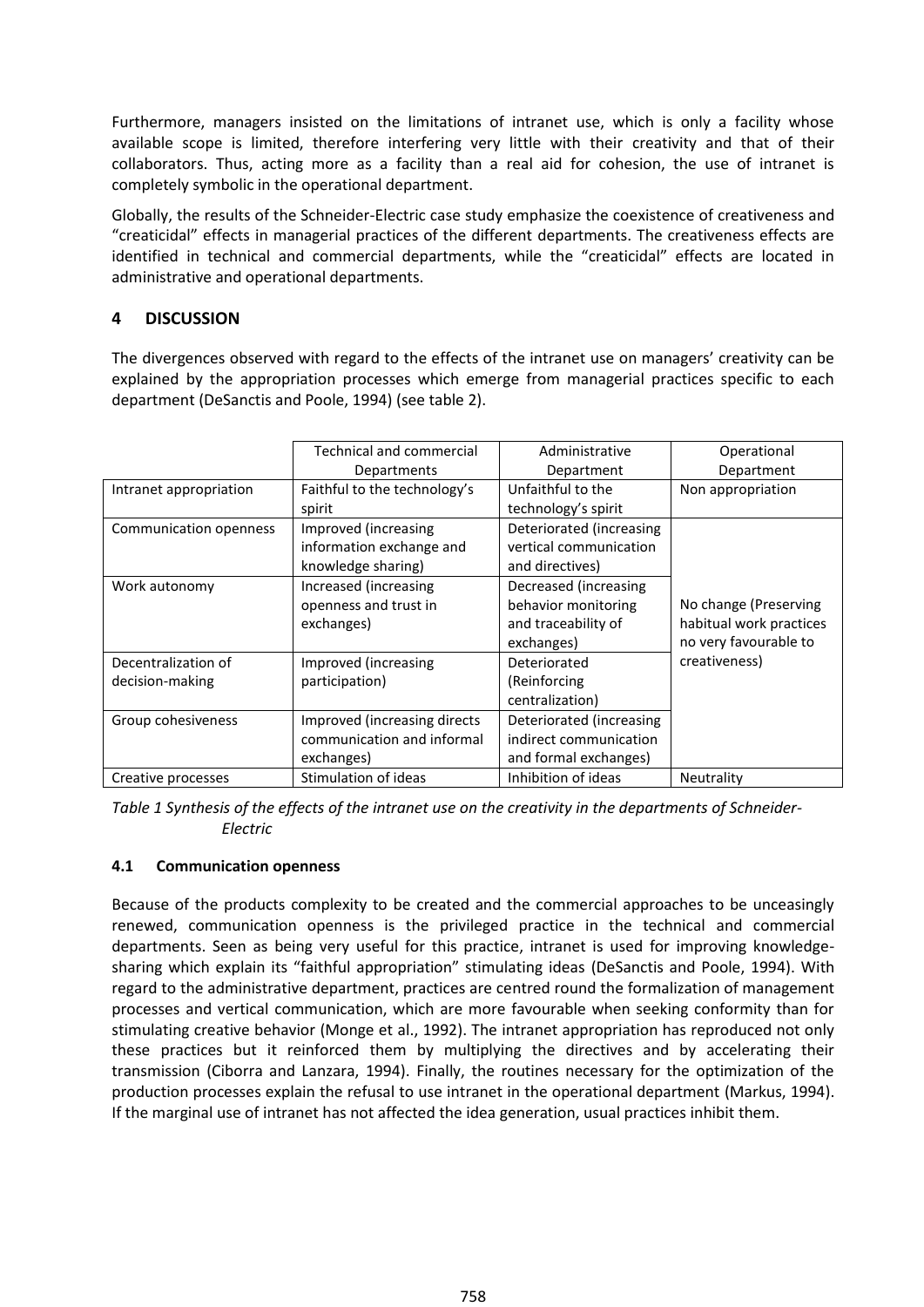#### **4.2 Work autonomy**

In technical and commercial departments, autonomy is essential for the creative activities. It is founded on the openness and the trust in exchanges. In this climate of work, managers has appropriated intranet by adapting its features to their usual practices which explain why its use has improved creativity in these departments. Indeed, by reinforcing openness and information visibility, the use of intranet has improved, at the same time, the feedback of useful information (positive feedback) and the individual independency. In the administrative department, the control practices during operations did not make it possible to create such a climate of trust which has reduced work autonomy. The intranet appropriation even reinforced the monitoring, because treatability and visibility of information were used as an additional control which maintained the climate of mistrust, inhibiting ideas (Zuboff, 1984). In the operational department, the traditional working methods calling for meticulous control mechanisms unfavourable to the idea generation, led little place to autonomy and to the appropriation of a tool primarily perceived as being a waste source of time.

#### **4.3 Decentralization of decision-making**

In the decentralized context observed within the technical and commercial departments, the appropriation of intranet has improved the quality of the information system by facilitating useful information-sharing, thereby stimulating individual creativity within these departments. On the other hand, the centralization practices which characterized the administrative department have led to a creaticidal usage of intranet when exercising hierarchical power. These results concur with the analyses showing that creativity is stimulated by the use of information technologies in a context of decentralization, whereas these same technologies impede the exchanges of knowledge necessary for the development of organizational creativity in a context of centralization (Bloomfield and Coombs, 1992 ). As regards the operational department, the marginal use of intranet does not have any significant managerial change, each person preferring to preserve his usual communication practices rather than wasting time using a tool considered as being time-consuming. We here find the idea that the habits in communication play as much a role, and sometimes more, than the potential offered by communication support (Markus, 1994).

#### **4.4 Group cohesiveness**

The use of intranet in the technical and commercial departments has stimulated the group's ideas by reinforcing the cohesion of its members. In the approach adopted at Schneider-Electric, the use of intranet has not hindered the usage of traditional communication means such as face-to-face meetings and phone calls but, on the contrary, had reinforced them, thereby consolidating the interpersonal links and group cohesiveness (Walter and Burgoon, 1992). The complexity inherent in the technical and commercial activities led managers to combine the means of communication, thereby preferring networking for the questions requiring an important capitalization of knowledge, and using direct contacts to humanize the relations. This positive aspect of intranet use on group cohesiveness was not being found in the administrative and operational departments. In the administrative department, the appropriation of intranet has reproduced not only the excessive formalization already existing, but it also intensified the indirect communication, by reducing the number of phone calls and the face-to-face meetings and by creating compartments inside the same service. A consequence of all these practices is a feeling of isolation on the part of the actors who see their creativity inhibited. With regards to the operational department, the empirical study revealed an absence of the effects of intranet use on creativity via communication practices. In spite of the interest of emails, the preferred means of communication for dealing with problems continued to be phone calls and direct contacts which were often formal and not favourable to make good group cohesiveness.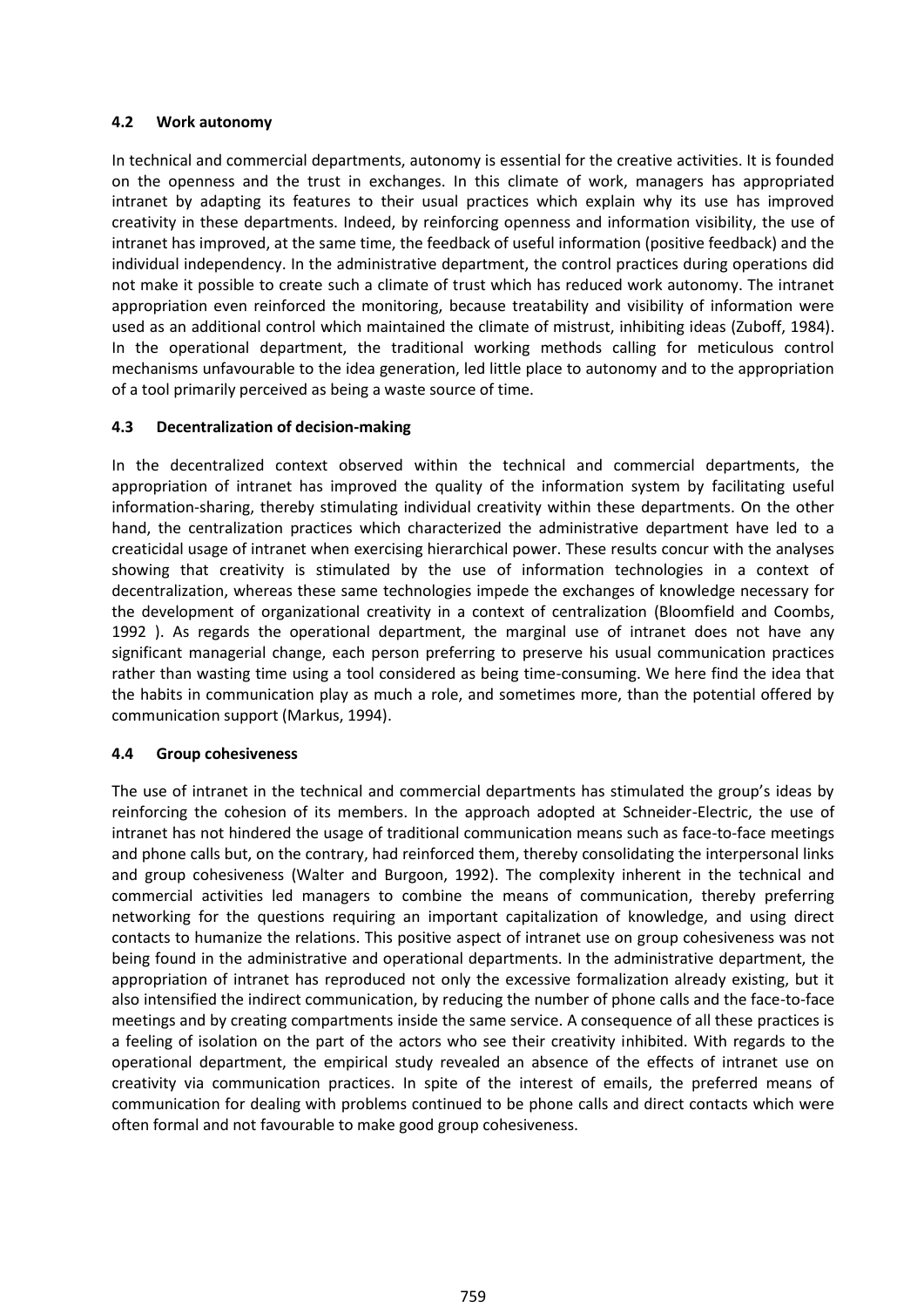#### **5 CONCLUSION**

In spite of the limitations due to the subjective measurements based on managers' perceptions, the results of this research emphasize the ambiguity of intranet use in respect of organizational creativity. It highlights the coexistence within the same organization of positive effects stimulating idea generation, and negative effects inhibiting creativity and appearing "creaticidal". The divergences observed can be explained by the appropriation processes which emerge from managerial practices specific to each department at Schneider-Electric. The use of intranet in creative processes is in fact the subject of interpretations made by group with respect to their work practices (Weick, 1990). Thus, if intranet was made necessary because of a head office strategy that aimed at improving managerial practices stimulating creativity and accelerating innovation, its appropriation did nothing but reinforce the existing managerial practices. Although the practices in vigour within the technical and commercial department have favoured an appropriation faithful to the technology's spirit (DeSanctis and Poole, 1994), stimulating creativity, those which prevailed within the administrative and operational department hardly supported creativeness; so that we cannot speak about a creative organization model (Gundry et al., 1994).

This research emphasize also that the diversity of organizational context and the managerial practices within the same company make illusory the search for a unique model of creative organization (Steiner, 1965). In the end, the technological argument tending to make evolve the company to an interactive platform "intranet 2.0", where intranet would be the vector for collective dynamics supporting the creative processes, runs up against the technological maturity to which testify certain managerial practices.

### References

- Amabile, T. M. (1997) Motivating Creativity in Organization: On Doing What You Love and Loving What You Do. California Management Review, 42, 39- 58.
- Amabile, T.M. (1988). A model of creativity and innovation in organizations. Research in Organizational Behavior, 10, 123-167.
- Amabile, T.M. (1998). How to Kill Creativity. Harvard Business Review, 77-87.
- Amabile, T.M., Conti, R., Coon, H., Lazenby, J. and Herron, M. (1996). Assessing the Work Environment for Creativity, Academy of Management Journal, 39(5), 1154-1184.
- Badwen, D. (1986). Information systems and simulation of creativity. Journal of Information Science, 12, 203-216.
- Bailyn, L. (1985). Autonomy in the industrial R. and D. Lab. Human Resource Management, 24 (2), 129- 146.
- Bloomfield, B.P. and Coombs, R. (1992). Information Technology, Control and Power: The Centralisation and Decentralisation Debate Revisited. Journal of Management Studies, 29(4), 459-484.
- Carter, N.M. and Cullen, J.B. (1984). A Comparison of Centralization/Decentralization of decision Making Concepts and Measures. Journal of Management, 10, 259-268.
- Ciborra, C.U. and Lanzara, G.F. (1994). Formative contexts and information technology, understanding the dynamics of innovation in organizations. Accounting, Management and Information Technology, (4), (2), 61-86.
- Ciborra, C.U. and O. Hanseth (2000), « Introduction: From Control to Drift » in From Control to Drift, C.U. Ciborra and associates (Eds), Oxford University Press, p. 1-11.
- Curry, A. and Stancich, L. (2000). The intranet an intrinsic component of strategic information management? International Journal of Information Management, 20, 249-268.
- Damanpour, F. and Gopalakrishnan, S. (1998) Theories of Organizational Structure and Innovation Adoption: the Role of Environmental Change. Journal of Engineering and Technology Management, 15, 1-24.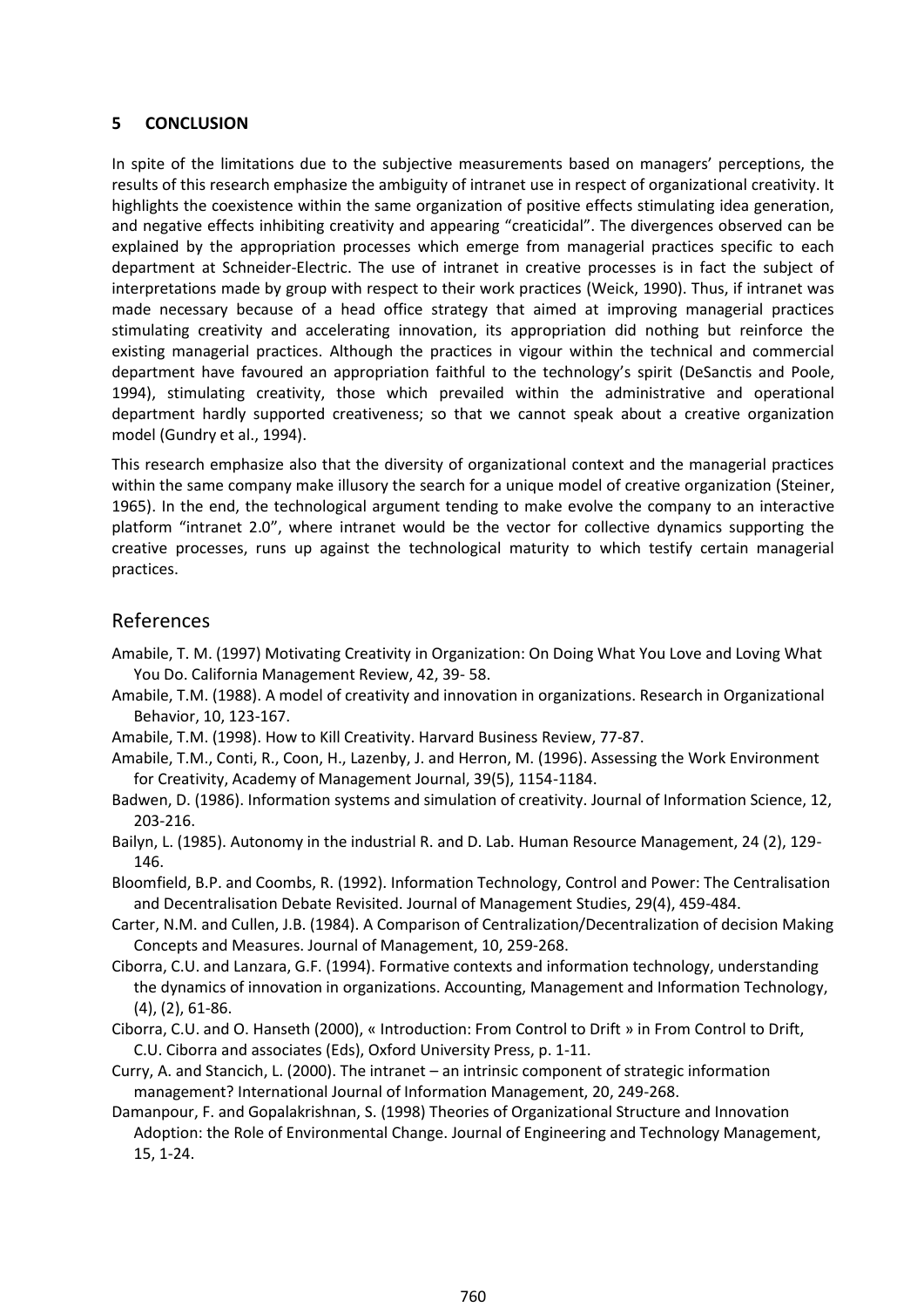- Delbecq, A.L. and Mills, P.K. (1985). Managerial practices that enhance innovation. Organizational Dynamics, 14, 24-34.
- DeSanctis, G. and Poole, M.S. (1994). Capturing the complexity in advanced technology use: Adaptive structuration theory. Organization Science, 5(2), 121-147.
- Duane, A. and Finnegan, P. (2003). Managing empowerment and control in an intranet environment. Information Systems Journal, 13,133-158.
- Gordon, W. J. (1961) Synectics: The Developement of Creative Capacity, Harper Row, New York.
- Gundry, L.K., Kickul, J.R. and Prather, C.W. (1994). Building the Creative Organization. Organizational Dynamics, 22-37.
- Hlavacek, J.D. and Thompson, V.A. (1973). Bureaucracy and New Product Innovation. Administrative of Management Journal, 16(3), 361-372.
- Klein, H. K. and Myers, M. D. (1999) A Set of Principles for Conducting and Evaluating Interpretative Field Studies in Information Systems. Management Information Systems Quarterly, 23, 67-94.
- Kramer, R.M., Hanna, B.A., Su S. and Wei, J. (2001). Collective Identity, Collective Trust and Social Capital: Linking Group Identification and Group Cooperation. In: Groups at work: Theory and Research, Turner, M.E. (eds), 173-196.
- Krippendorff, K. (1980). Content analysis. An Introduction to its Methodology. Beverly Hills: Sage.
- Leana, C.R. (1985). A Partial Test of Janis' Groupthink Model: Effects of Group Cohesiveness and Leader Behavior on Defective Decision Making. Journal of Management, 11, 5-17.
- Markus, M. L. (1994) Electronic Mail as the medium of managerial choice. Organization Science, 5, 502- 527.
- Miles, M. B. and Huberman, A. M. (1984) Qualitative Data Analysis : A Sourcebook of New Methods, Sage, Beverly Hills.
- Monge, P.R., Cozzens, M.D. and Contractor, N.S. (1992). Communication and Motivational Predictors of the Dynamics of Organizational Innovation. Organization Science, 3(2), 250-274.
- Nagasundaram, M. and Bostrom, R.P. (1992). The Structuring of Creative Processes using GSS: A framework for Research. Journal of Management Information Systems, 11(3), 87-114.
- Nickerson, R. S. (1999) Enhancing Creativity. In: Handbook of Creativity (Ed, Sternberg, R. J.), pp. 392- 430. Cambridge University Press, New York.
- Orlikowski, W.J. (1992). The Duality of Technology: Rethinking the Concept of Technology in Organizations. Information Systems Research, 7(1), 63-92.
- Osborn, A. F. (1953) Applied Imagination; Principle and Procedures of Creative Thinking, Scribners, New York.
- Paulus, P. B., Larey, T. S. and Dzindolet, M. T. (2001) Creativity in Groups and Teams. In: Groups at work: Theory and Research (Ed, Turner, M. E.), pp. 319-338. Lawrence Erlbaum associates, Mahwah, New Jersey London.
- Plucker, J. A. and M. A. Runco (1999) Enhancement of Creativity. In: Encyclopedia of Creativity, Vol. 1 (Eds, Runco, M. A. and Pritzker, S. R.), pp. 669-675. CA: Academic Press, San Diego.
- Robey, D. and Boudreau, M. C. (1999) Accounting for the Contradictory Consequences of IT: Theoretical Directions and Methodological Implications. Informations Systems Research, 10, 167-185.
- Scott, J.E. (1998). Organizational knowledge and the Intranet. Decision Support Systems, 23, 3-17.
- Shalley, C.E. (1995). Effects of Coactions, Expected Evaluation, and Goal Setting on Creativity and Productivity. Academy of Management Journal, 38(2), 483- 503.
- Sridhar, S. (1998). Decision support using the Intranet. Decision Support Systems, 23(1), 19-28.
- Steiner, G. A. (1965) The Creative Organization, University of Chicago Press, Chicago.
- Sternberg, R. J. and T. I. Lubart (1999) The Concept of Creativity: Prospects and Paradigms. In: Handbook of Creativity (Ed, Sternberg, R. J.), pp. 3-16. Cambridge University Press, New York.
- Walsham, G. (1995) Interpretative Case Studies in IS Research: Nature and Method. European Journal of Information Systems, 4, 78-81.
- Walter, J. B. and Burgoon, J. (1992) Relational Communication in Computer-Mediated Interaction. Human Communication Research, 19, 50-88.